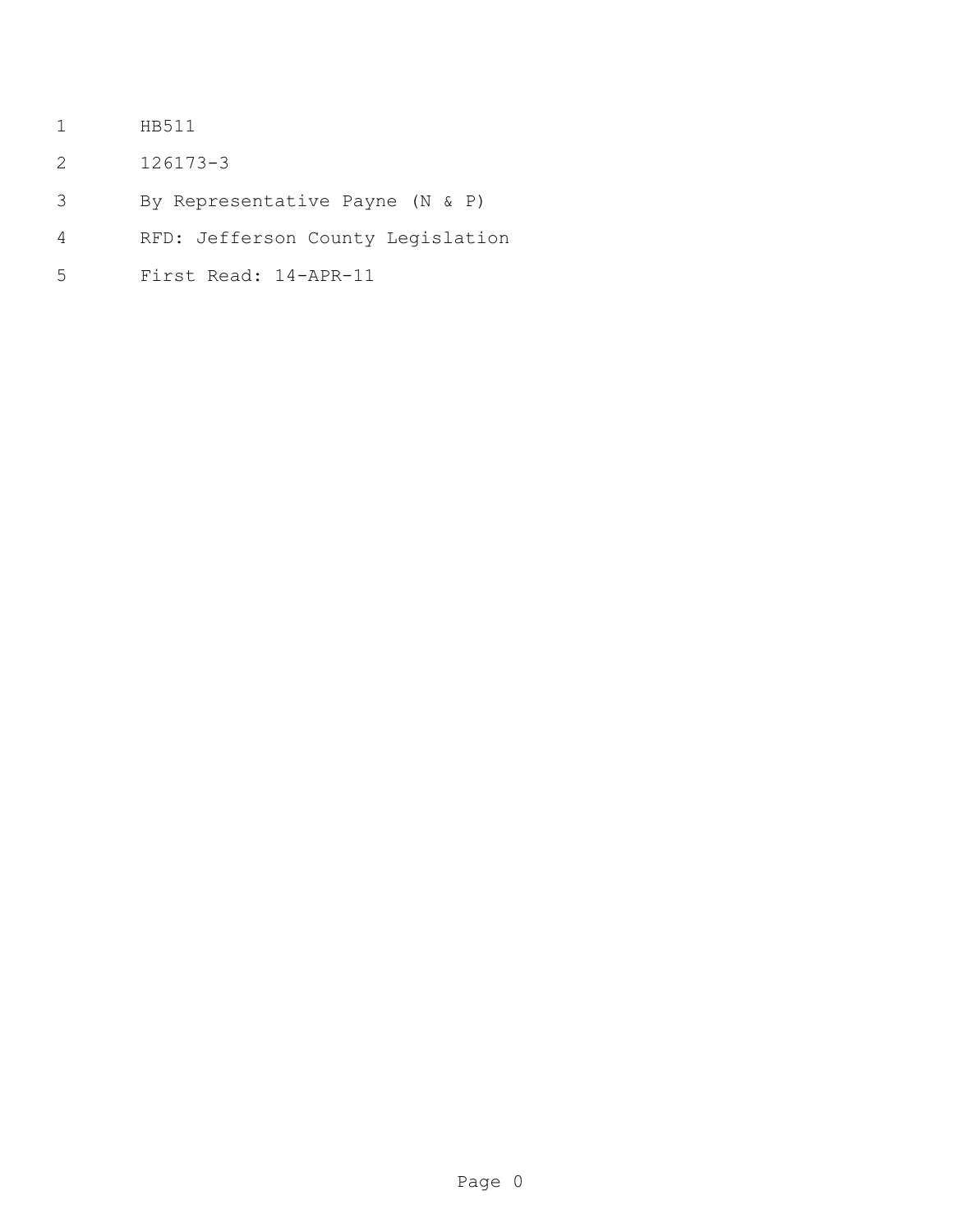ENROLLED, An Act,

 Relating to the City of Center Point, Alabama, in Jefferson County; to provide for camera automated civil enforcement of violations of red lights, stop signs, and speeding to be administered and enforced by the Jefferson County Sheriff or a qualified contractor; to provide for the 8 issuance of notices of violations; to provide for civil fines and late fees for violations; to provide for an administrative adjudication hearing by the city through a hearing officer appointed by the mayor; to provide for affirmation defenses of civil liability; to provide for orders issued by the hearing officer; to provide that a civil penalty does not constitute a criminal conviction; to create a traffic safety account for receiving administrative fines and the expenditure of account funds for operational costs of vendor operators and other 17 purposes; to provide definitional terms; and to provide for appeals of orders of the hearing officer in the District Court of Jefferson County to be heard in the same manner as a small claims action.

BE IT ENACTED BY THE LEGISLATURE OF ALABAMA:

 Section 1. PART I. Red Light and Stop Sign Enforcement.

The Center Point City Council finds the following: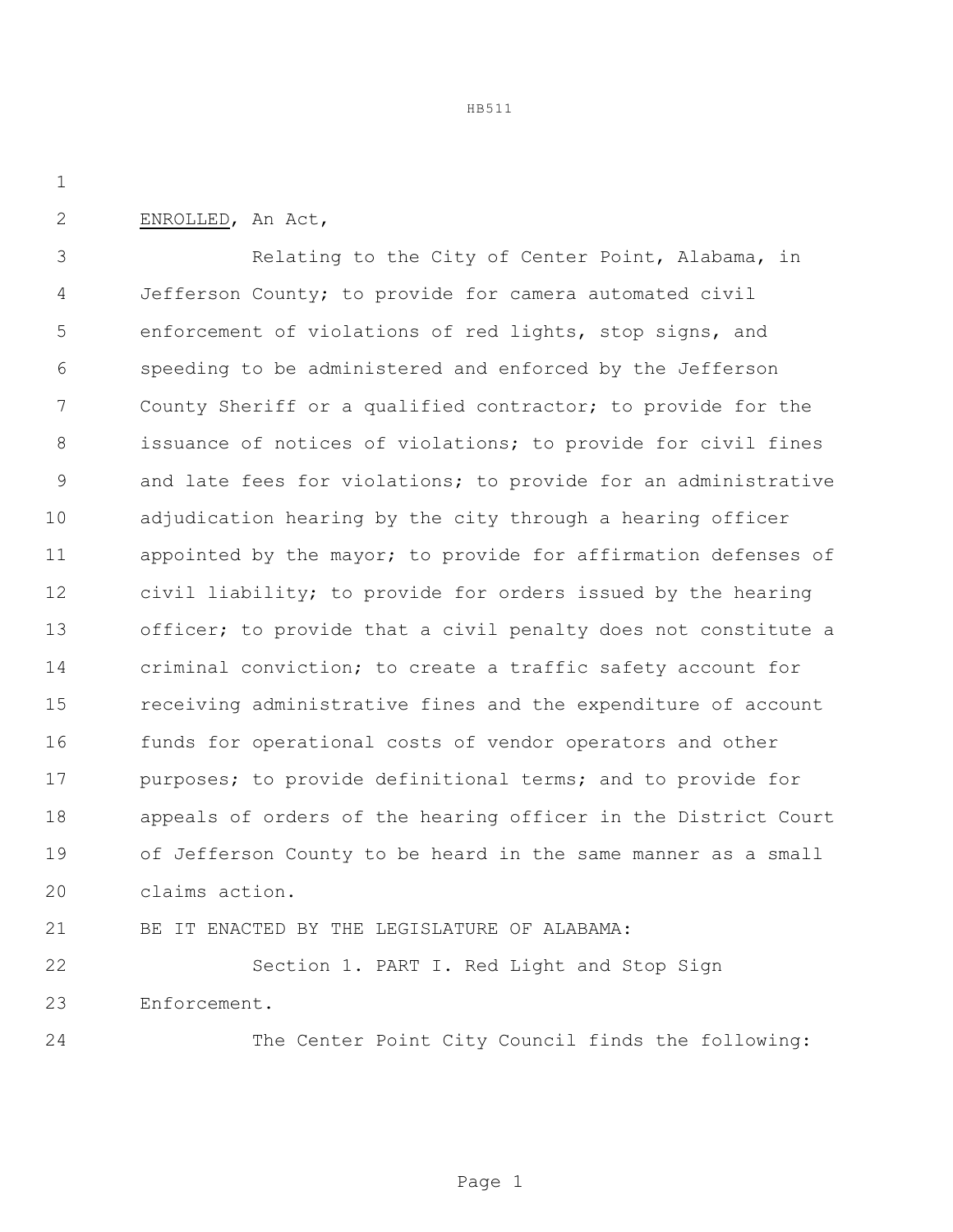(1) There has been a high incidence of drivers disregarding or "running" red lights and stop signs at street intersections.

 (2) Red light and stop sign running endangers motor vehicle operators and pedestrians alike by decreasing the efficiency of traffic control and traffic flow efforts and by increasing the number of serious traffic crashes to which public safety agencies must respond at the expense of the taxpayers.

 (3) A reduction in the running of red lights and stop signs through a program utilizing photographic evidence and enforcement through the imposition of civil penalties will 13 help promote and protect the health, safety, and welfare of the citizens of the City of Center Point. A duly enacted local act of the Legislature would grant to the City of Center Point the authority to establish a program of enforcement of red light and stop sign running by the use of photographic evidence and the imposition of civil penalties.

19 Section 2. For purposes of Sections 3 to 8, inclusive, of this act, the following definitions shall apply:

 (1) CITY COUNCIL. The governing body of the City of Center Point.

 (2) DEPARTMENT. The Jefferson County Sheriff's Department, its successor, or an authorized representative of the city as appointed by the mayor.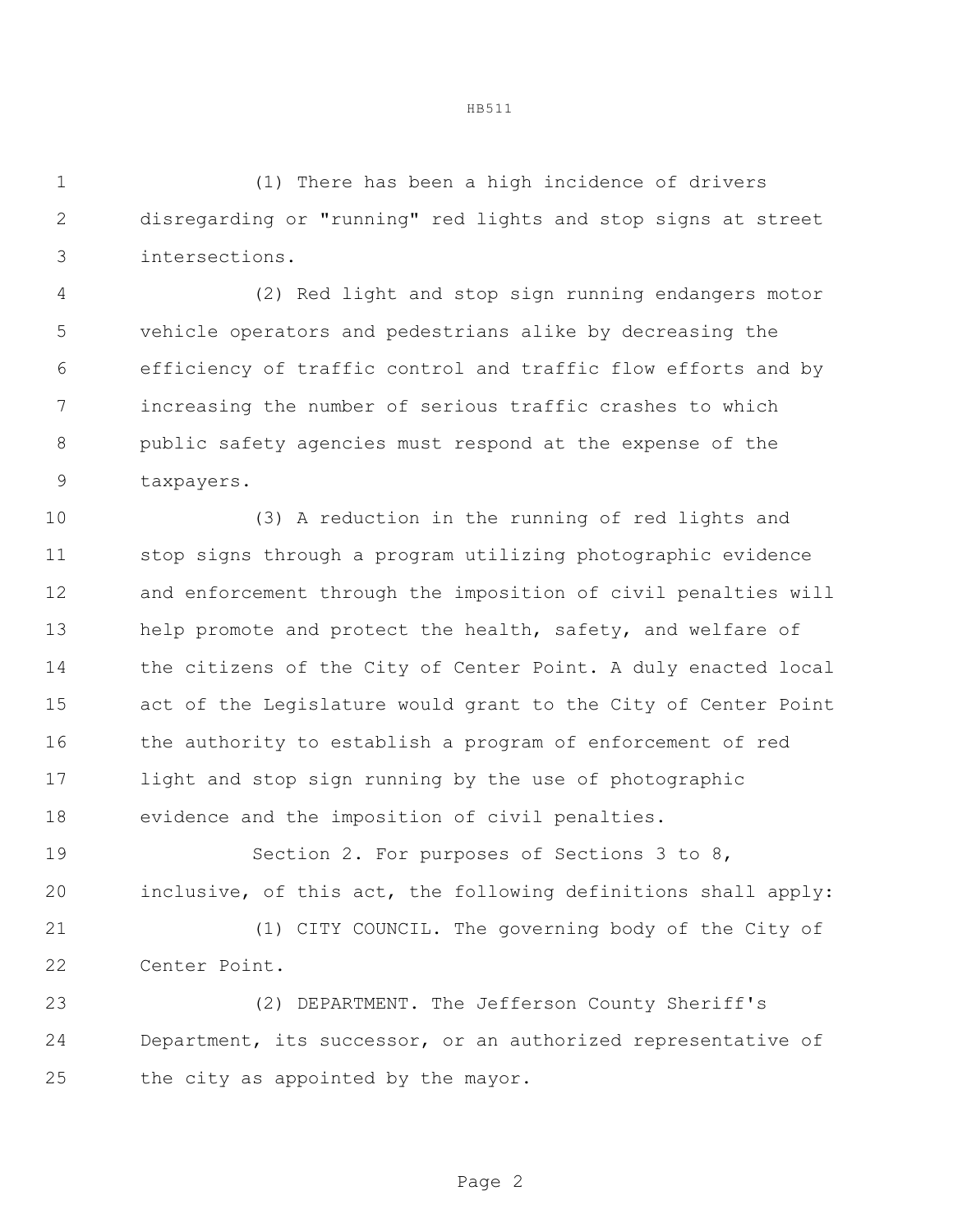(3) DIRECTOR. The Jefferson County Sheriff, or his

 or her designee. (4) INTERSECTION. The place or area where two or more streets intersect. (5) OWNER. The owner of a motor vehicle as shown on the motor vehicle registration records of the Alabama Department of Public Safety, Office of Motor Vehicles, or the 8 analogous department or agency of another state or country. (6) PHOTOGRAPHIC RED LIGHT TRAFFIC SIGNAL ENFORCEMENT SYSTEM OR SYSTEM. A system that: 11 a. Consists of a still camera system and full motion video camera system (30 frames per second or greater) installed to work in conjunction with an electrically operated traffic control signal. 15 b. Is capable of producing at least three separate recorded images: 1. An image of the rear of a vehicle prior to entering the intersection on a red signal. 2. An image of the rear of the vehicle showing the license plate. 3. An image of the rear of the vehicle in or through the intersection with the red signal visible that is not operated in compliance with the red displays of the traffic control signal.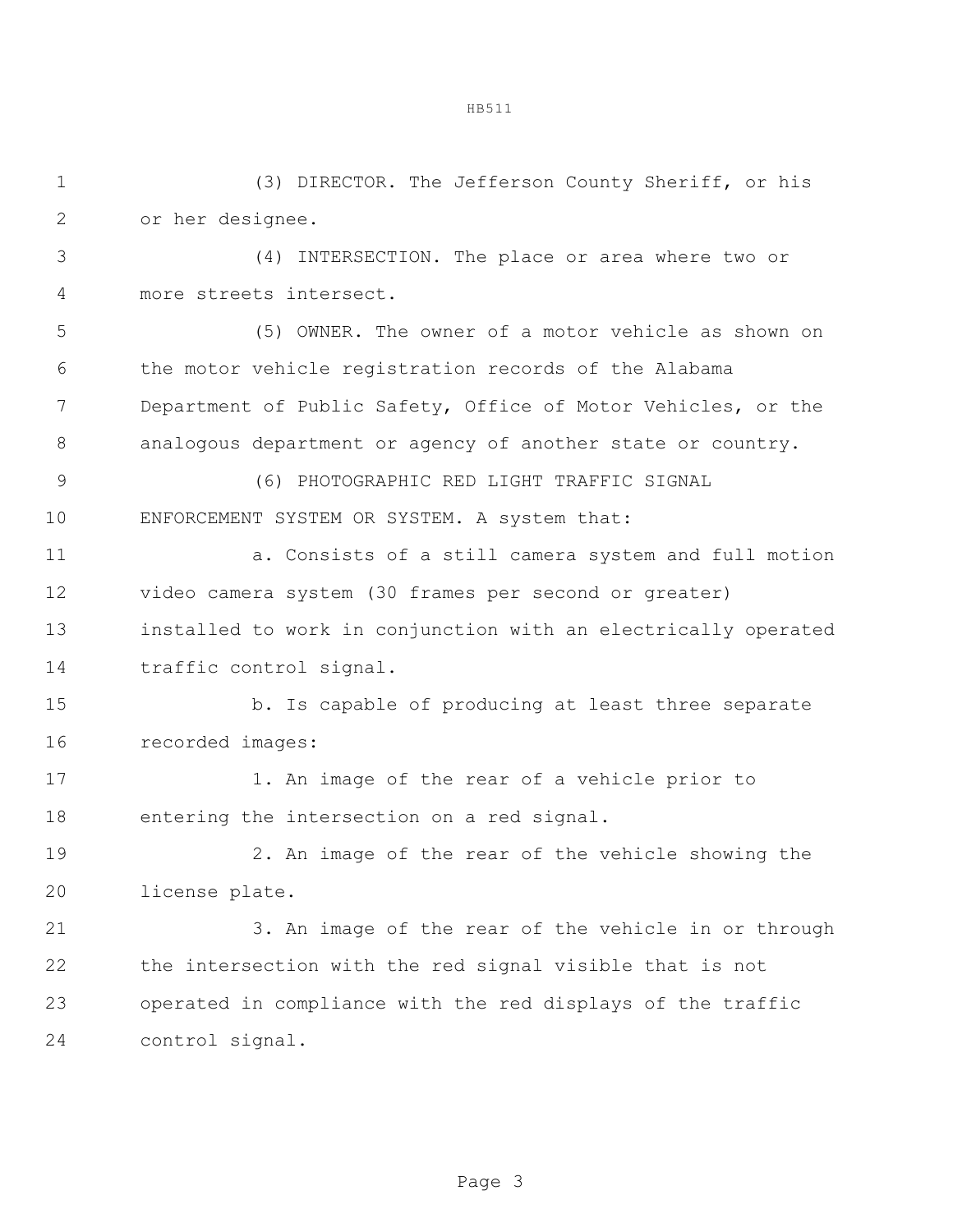c. All images must be synchronized to a single time source and provide the elapsed time between the first, second, and third photographs or digital images specified in paragraph b. (7) PHOTOGRAPHIC STOP SIGN TRAFFIC ENFORCEMENT SYSTEM OR SYSTEM. A system that: a. Consists of a still camera system and full motion video camera system (30 frames per second or greater). b. Is capable of producing at least two separate recorded images: 11 1. An image of the rear of a vehicle prior to entering the intersection. 2. An image of the rear of the vehicle showing the license plate. (8) RECORDED IMAGE. An image recorded by a photographic traffic monitoring system depicting the rear of a motor vehicle that is automatically recorded as a photograph or digital image. (9) SYSTEM LOCATION. The approach to an intersection where a photographic traffic signal or stop sign enforcement system is directed and in operation. (10) TRAFFIC CONTROL SIGNAL. A traffic control device displaying alternating red, amber, and green lights directing traffic when to stop at or proceed through an intersection.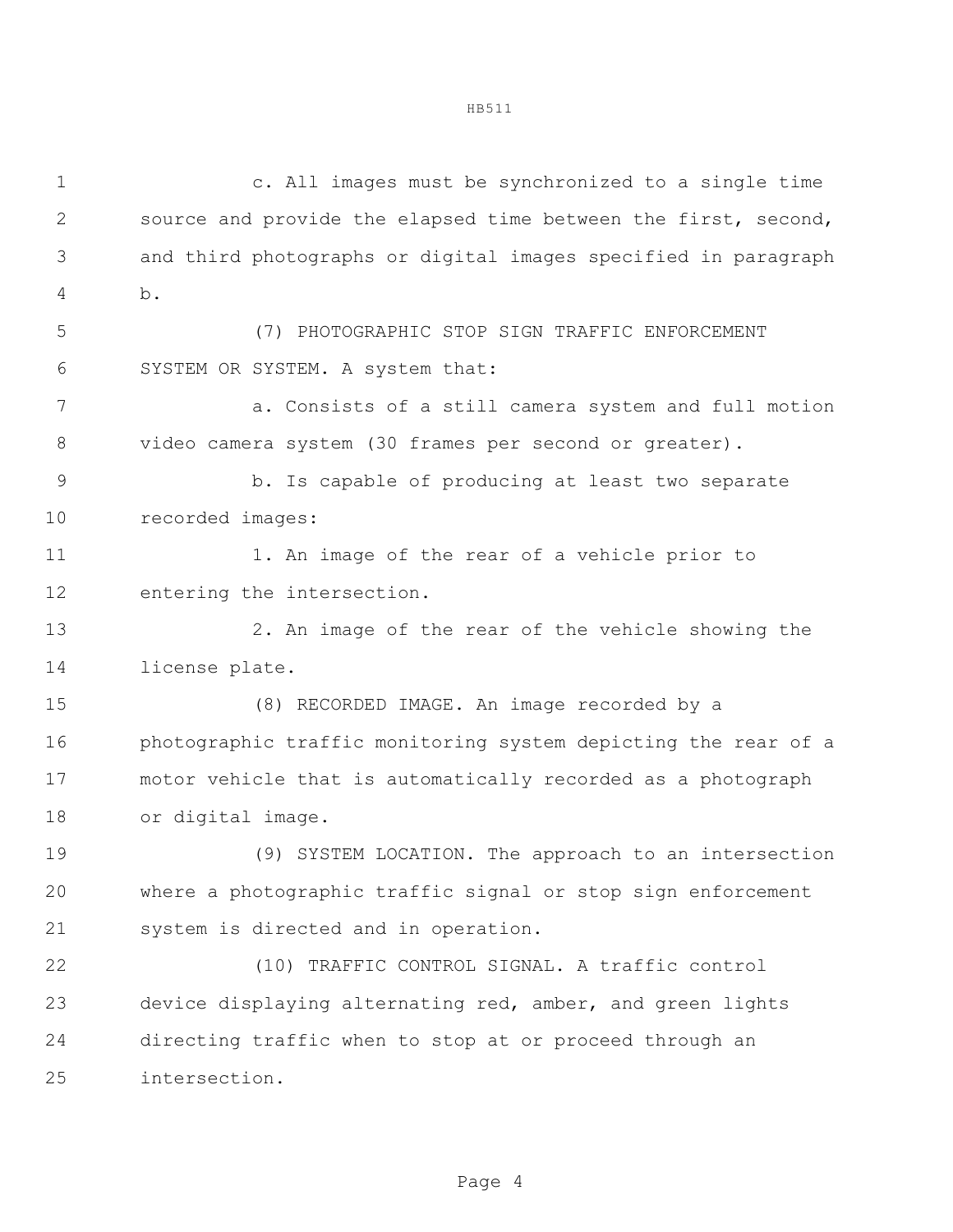(11) STOP SIGN. A fixed sign of the type authorized by the Alabama Department of Transportation which requires a vehicle to come to a complete stop before entering the intersection.

 Section 3. (a) In Center Point, Alabama, in Jefferson County it is unlawful for a vehicle to fail to stop at an intersection when the traffic control signal for that vehicle's direction of travel is emitting a steady red signal or to enter into an intersection controlled by a stop sign without coming to a complete stop prior to entering the intersection.

 (b) An owner of a motor vehicle is liable for a civil penalty of one hundred dollars (\$100) if he or she violates subsection (a).

 (c) An owner who fails to timely pay a civil penalty pursuant to this act shall be subject to a late payment penalty of twenty-five dollars (\$25) in addition to the original violation penalty.

 Section 4. (a) The department is responsible for the enforcement and administration of this act. The department may enforce and administer this act, or any parts thereof, through a contractor selected in accordance with applicable law. If the department uses a contractor for any portion of the enforcement or administration of this act, the contractor shall meet the following minimum criteria that the contractor: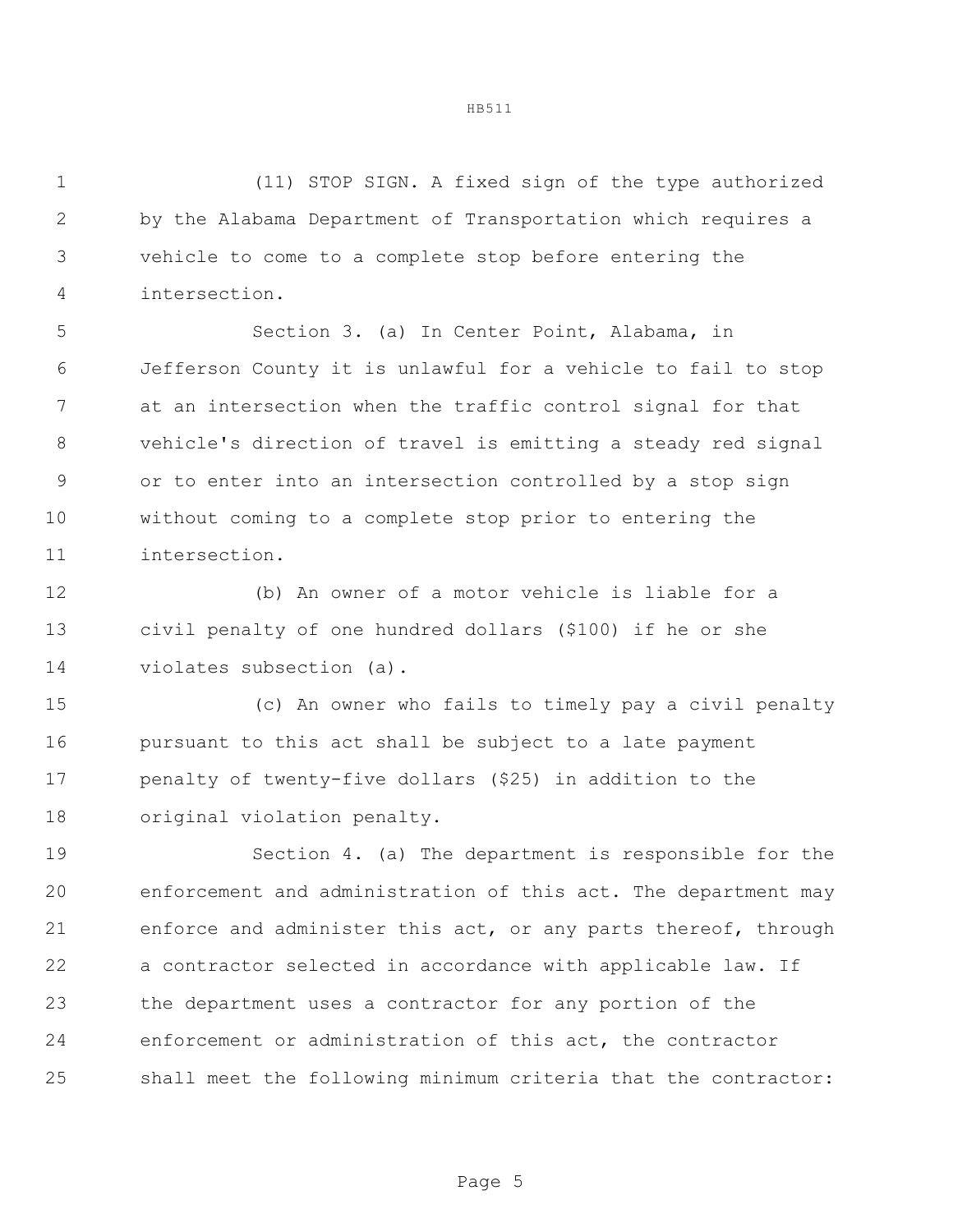(1) Must be able to demonstrate three years of continuous operations of similar digital photo enforcement programs in jurisdictions in the United States.

 (2) Must have three years of audited financials that show acceptable profitability.

 (3) Must have sufficient financial resources to perform the contract or provide the services.

 (4) Must be able to provide a performance bond comparable to the scope of the photo enforcement program.

 (b) The actions which may be used to enforce the payment of this civil penalty and related fees may consist of, 12 but not be limited to, immobilization of vehicles (booting), reporting the unpaid or delinquent debt to collection agencies/credit reporting agencies, or initiating actions 15 through the small claims court, or any combination thereof.

 (c) In order to impose a civil penalty under Sections 3 through 8 of this act, the department shall mail a notice of violation to the owner of the motor vehicle liable for the civil penalty not later than the 14th calendar day inclusive of legal holidays and weekends after the date the violation is alleged to have occurred.

 (d) A notice of violation issued under this act shall contain the following:

 (1) A description of the violation alleged. (2) The date, time, and location of the violation.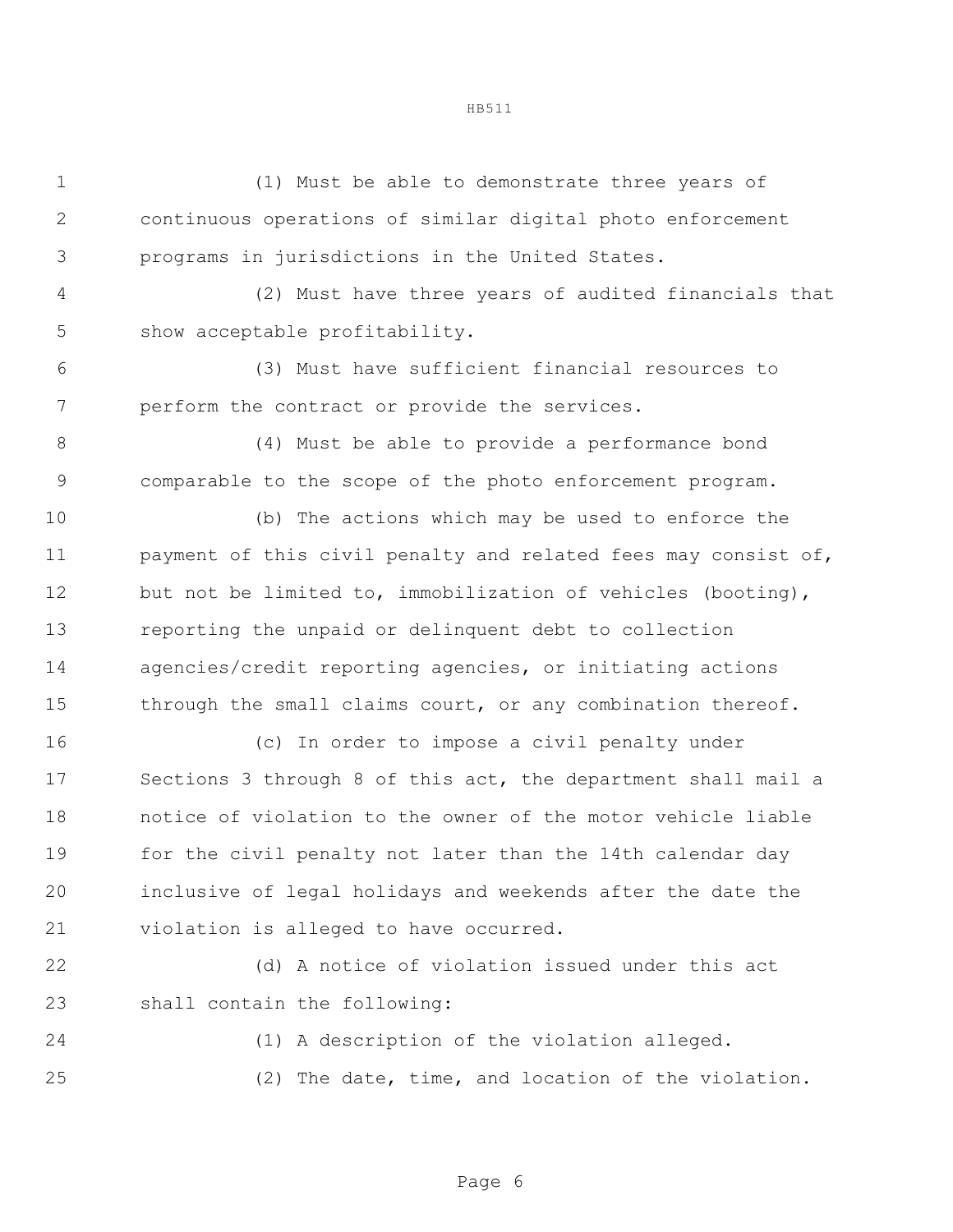(3) A copy of a recorded image of the vehicle involved in the violation. (4) The amount of the civil penalty to be imposed for the violation. (5) The date by which the civil penalty must be paid. (6) A statement that the person named in the notice of violation may pay the civil penalty in lieu of appearing at an administrative adjudication hearing. (7) The following information informing the person named in the notice of violation: a. Of the right to contest the imposition of the civil penalty in an administrative adjudication. b. Of the manner and time in which to contest the imposition of the civil penalty. c. That failure to pay the civil penalty or to contest liability is a waiver of the right to appeal. (8) A statement that a recorded image is evidence in a proceeding for the imposition of a civil penalty. (9) A statement indicating failure to pay the civil penalty within the time allowed shall result in the imposition of an additional late penalty for each violation. (10) Any other information deemed necessary by the department.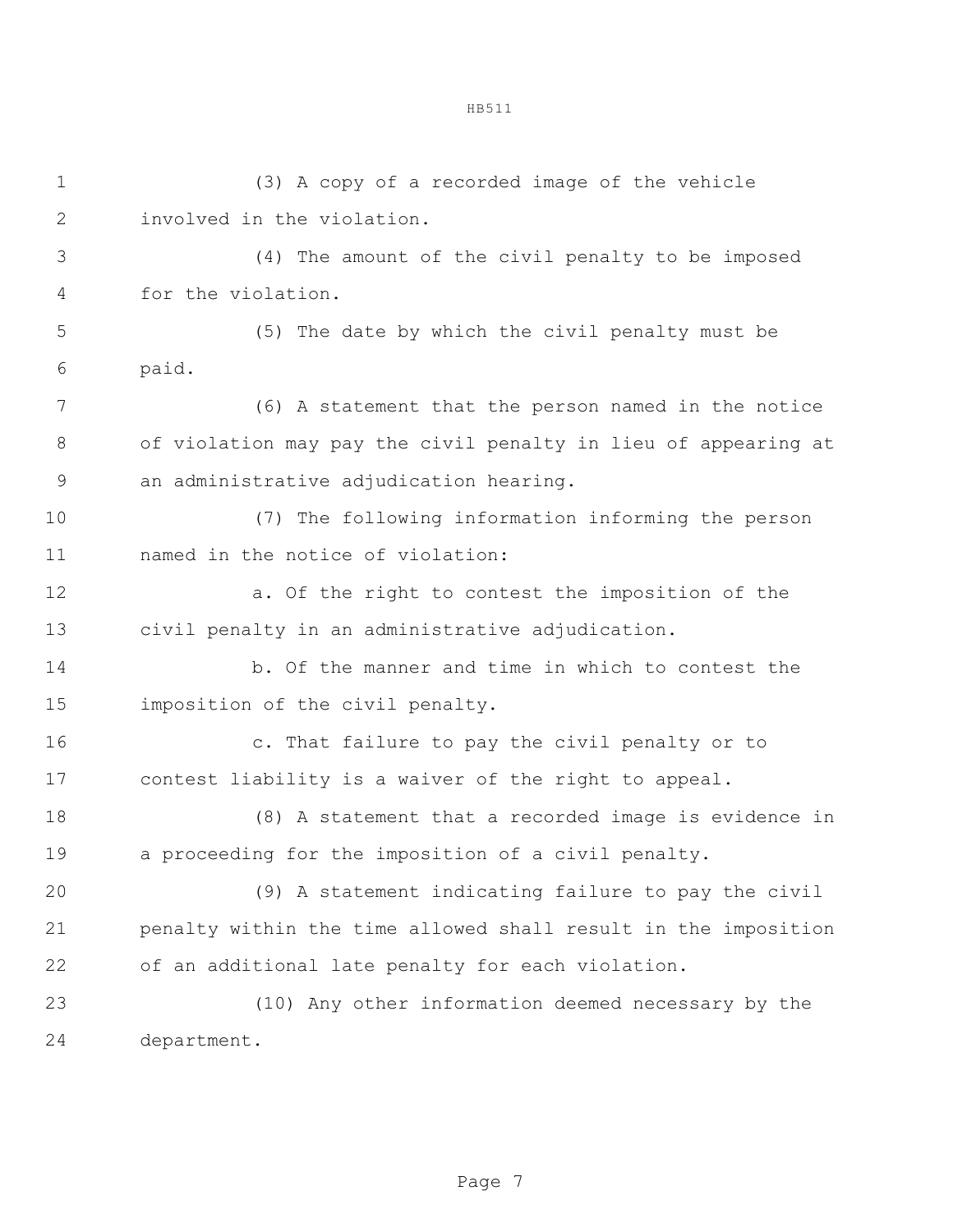(e) A notice of violation under this act is presumed to have been received on the 10th calendar day inclusive of weekends and legal holidays after the date the notice of violation is mailed.

 (f) Once an intersection has been equipped with a system, the city council shall adopt by resolution a date for the department to begin issuing civil citations. Prior to this 8 established date, the department may shall issue warning notices of the alleged violations as part of an education or public notification effort and display easily readable signage that cameras are present on stop signs and red lights and in speeding zones.

 Section 5. (a) A person who receives a notice of violation may contest the imposition of the civil penalty by a request in writing for an administrative adjudication of the civil penalty within 30 calendar days inclusive of weekends and legal holidays after receipt of the notice of violation. Upon receipt of a timely request, the department shall notify the person of the date and time of the administrative adjudication hearing.

 (b) Administrative adjudications of violations of this act shall be conducted by a hearing officer appointed by the mayor. In conducting administrative adjudications of violations of Section 3, the hearing officer shall have the powers and duties conferred by this act.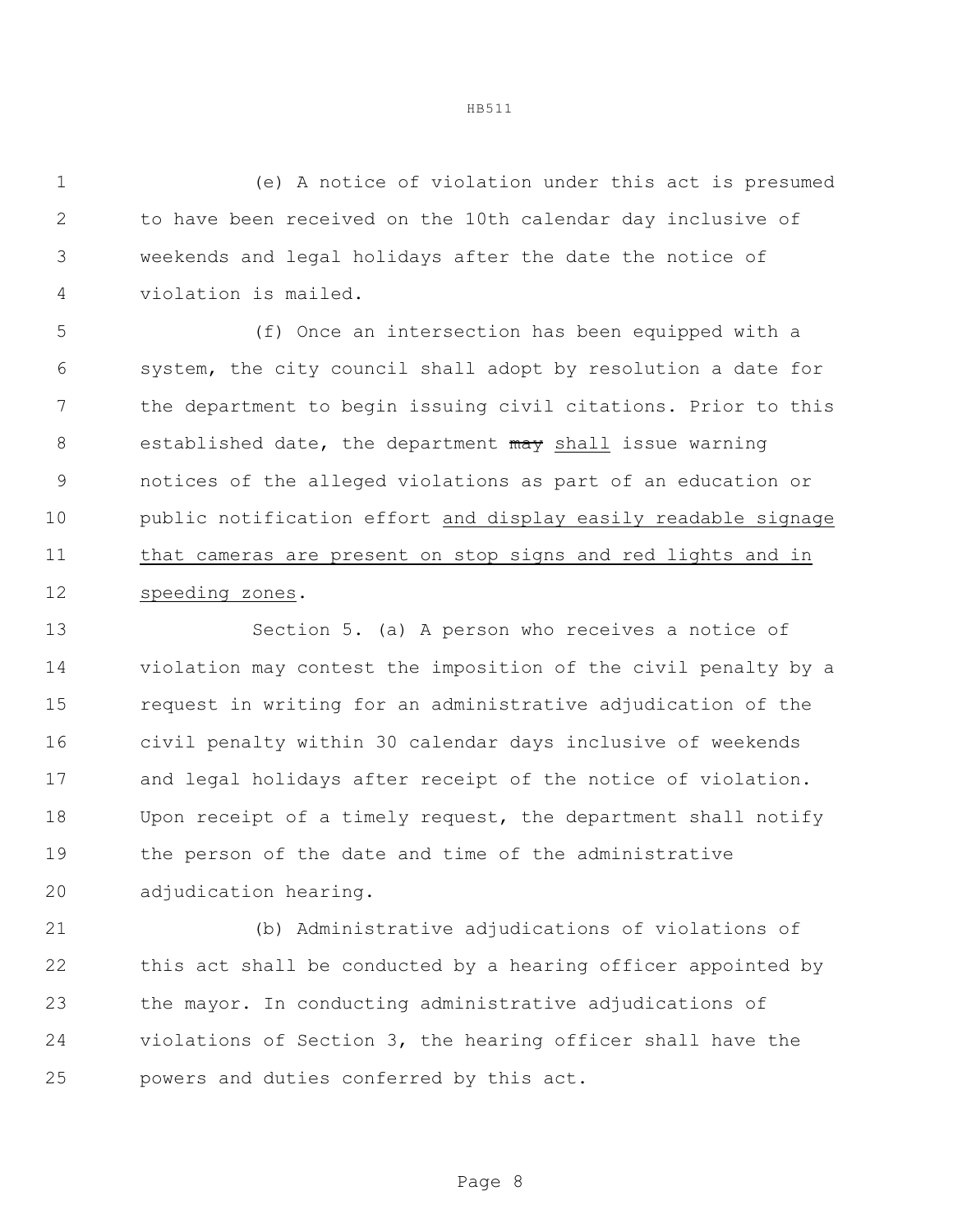(c) Failure to pay a civil penalty or to contest liability in a timely manner is a waiver of the right to appeal under subsection (i).

 (d) The civil penalty shall not be assessed if, after a hearing, the hearing officer enters a finding of no liability.

 (e) In an administrative adjudication hearing, the issues must be proved at the hearing by a preponderance of the evidence. The reliability of the system used to produce the recorded image of the violation may be attested to in an administrative adjudication hearing by affidavit of an officer or the department and a representative of any contractor engaged by the city. An affidavit from a sworn law enforcement officer or from the department that alleges a violation based on an inspection of the pertinent recorded image is admissible in a proceeding under this act and is evidence of the facts contained in the affidavit.

 (f) A person who is found liable after an administrative adjudication hearing or who requests an administrative adjudication hearing and thereafter fails to appear at the time and place of the hearing shall pay the fine amount plus any late fee in addition to a thirty dollar (\$30) adjudication hearing administrative fee. If the person is found not liable at the administrative adjudication hearing, the thirty dollar (\$30) adjudication hearing administrative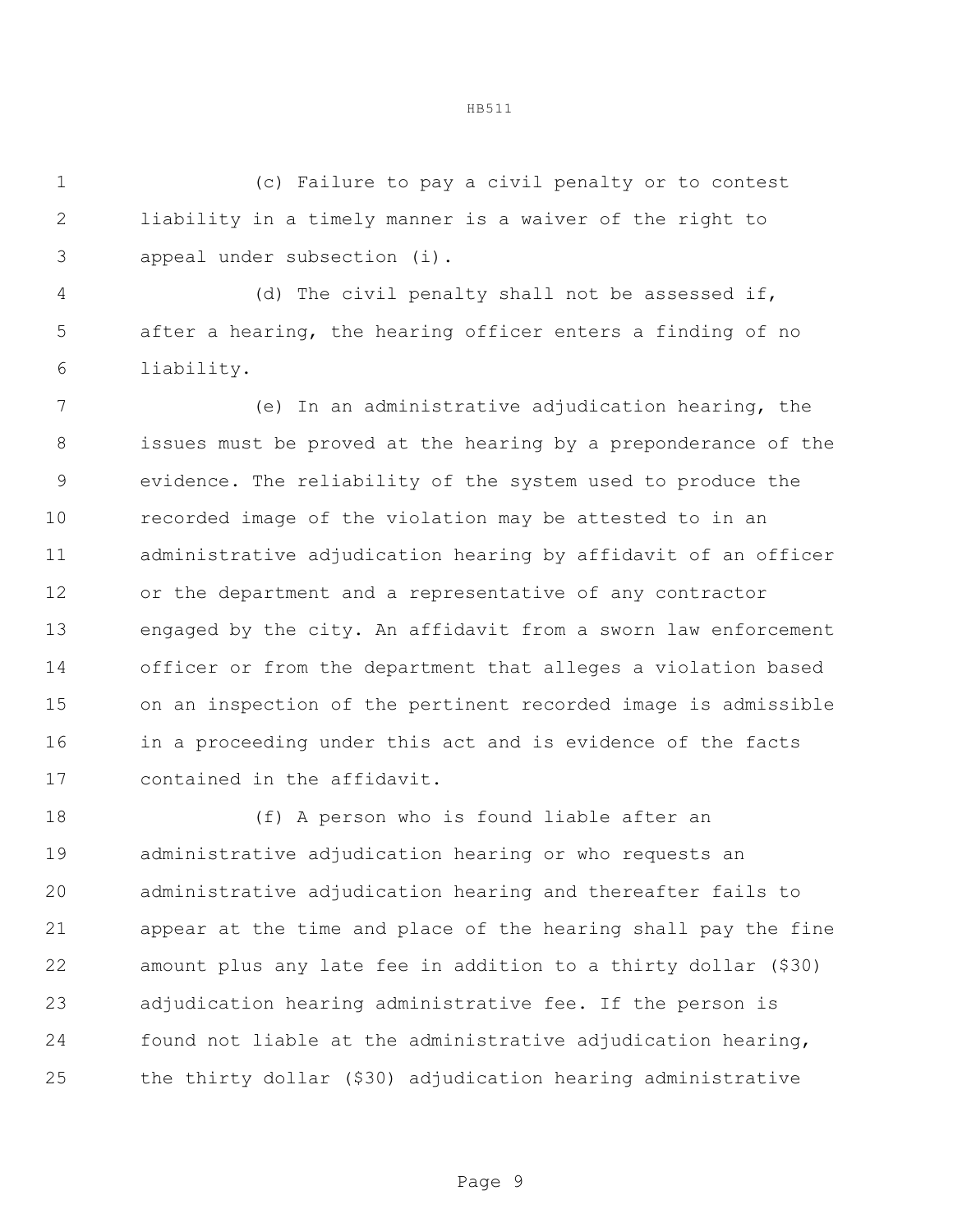fee will not be assessed or any penalty and fee paid related to that citation shall be refunded. (g) Any of the following shall be an affirmative defense to the imposition of civil liability under this act, to be proven by a preponderance of the evidence, that: (1) The traffic control signal was not in proper position and sufficiently legible to an ordinarily observant person. (2) The operator of the motor vehicle was acting in compliance with the lawful order or direction of a law enforcement or public safety officer. (3) The operator of the motor vehicle violated the instructions of the traffic control signal so as to yield the right-of-way to an immediately approaching authorized emergency vehicle. (4) The motor vehicle was being legally operated as an authorized emergency vehicle and the operator was acting in compliance with the laws of this state. (5) The motor vehicle was being operated by a person other than the owner of the vehicle without the effective consent of the owner. (6) The license plate depicted in the recorded image of the violation was a stolen plate and being displayed on a motor vehicle other than the motor vehicle for which the plate had been issued.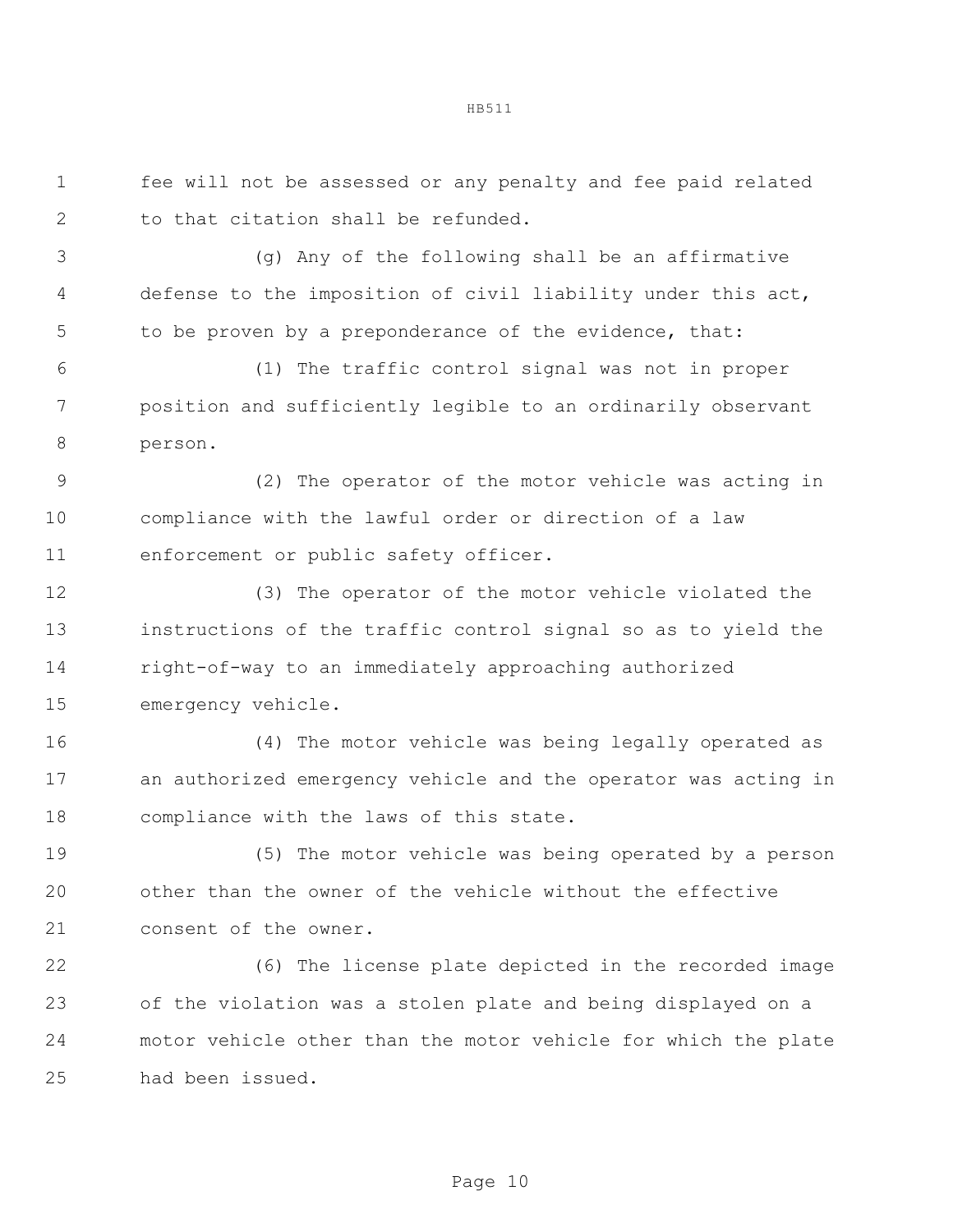(7) The presence of ice, snow, unusual amounts of rain or other unusually hazardous road conditions existed that would make compliance with this act more dangerous under the circumstances than noncompliance.

 (8) The person who received the notice of violation was not the owner of the motor vehicle at the time of the violation.

8 (9) At the time of the violation, the motor vehicle was a stolen vehicle or the license plate displayed on the motor vehicle was a stolen plate, which must include proof acceptable to the hearing officer that the theft of the vehicle or license plate had been timely reported to the appropriate law enforcement agency.

 (h) Notwithstanding anything in this act to the contrary, a person who fails to pay the civil penalty or to contest liability in a timely manner is entitled to an administrative adjudication hearing on the violation if the person meets the following requirements:

 (1) The person files an affidavit with the hearing officer stating the date on which the person received the notice of violation mailed to the person.

 (2) The person files a request for an administrative adjudication hearing within 30 days from the date of receipt of the notice of violation, as stated in the affidavit.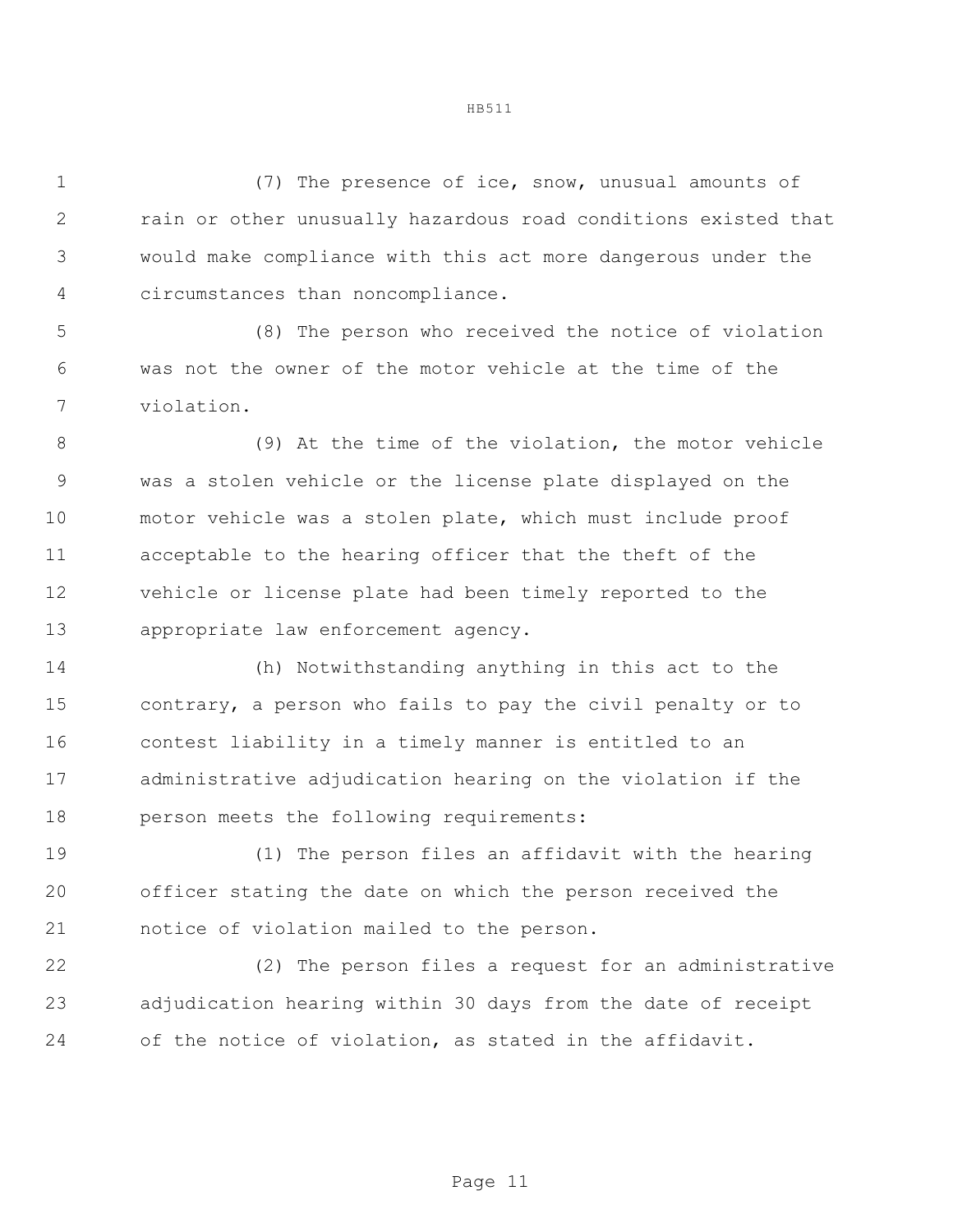(i) The decision of the hearing officer shall be the final decision by the city council. A person or persons aggrieved by a decision may file a petition for judicial review to the District Court of Jefferson County within 30 days after the date of entry of the decision. The district court shall conduct the appeal in the same manner as the court hears a small claims civil action. Section 6. (a) The hearing officer at any administrative adjudication hearing under this act shall issue an order stating the following: (1) Whether the person charged with the violation is liable for the violation. (2) The amount of any civil penalty, late penalty, and administrative adjudication hearing cost assessed against the person. (b) The orders issued under subsection (a) may be filed with the office of the hearing officer. The hearing officer shall keep the orders in a separate index and file. The orders may be recorded using microfilm, microfiche, or other data processing techniques. Section 7. (a) The imposition of a civil penalty under Part I or Part II, or both, of this act shall not be considered a criminal conviction. (b) A civil penalty may not be imposed under this

act upon the owner of a motor vehicle if the operator of the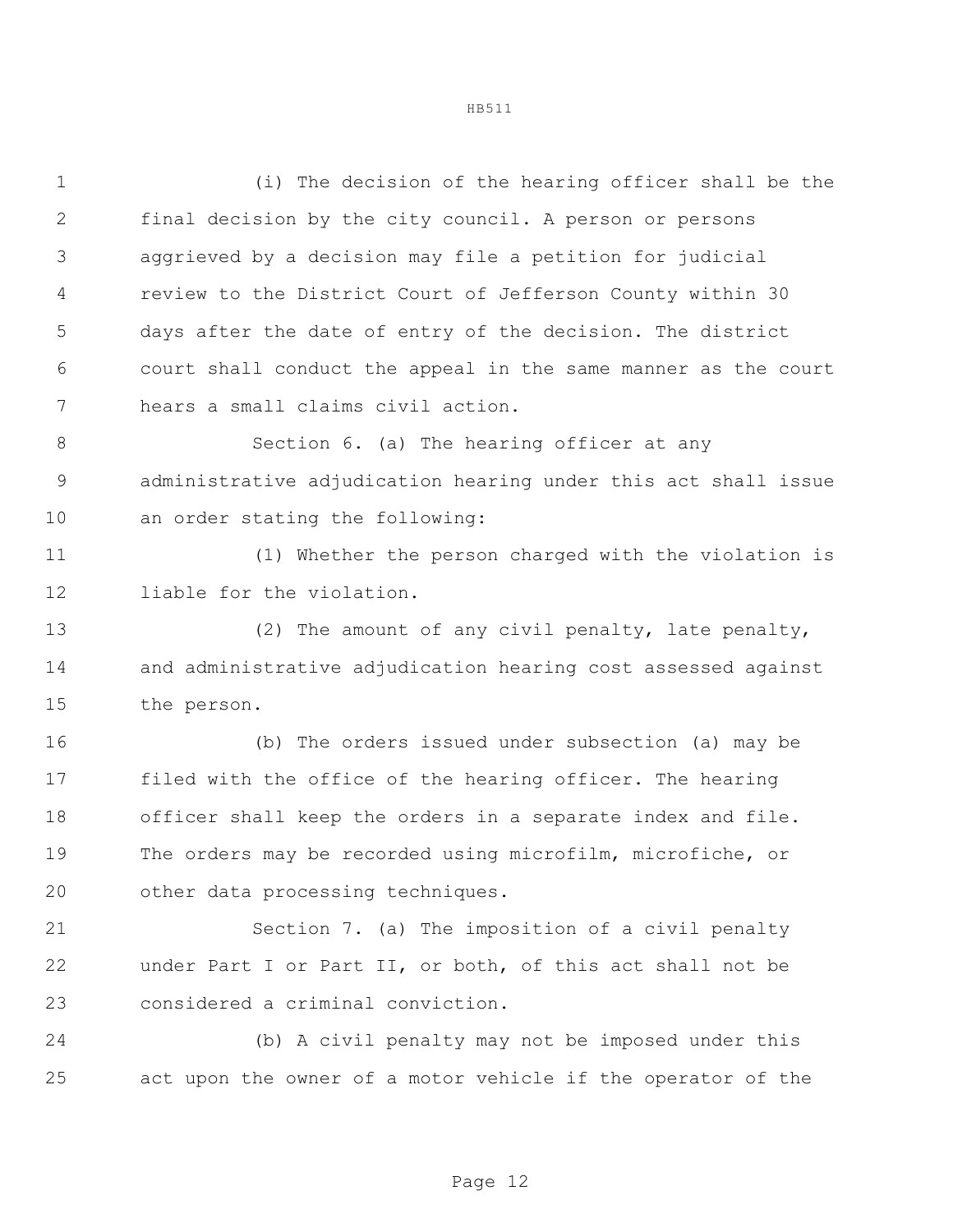vehicle was arrested or was issued a citation and notice to appear by a law enforcement or public safety officer as a violation of Title 32 of the Code of Alabama 1975, if such violation was captured by the system.

 (c) The city attorney of Center Point is authorized to file suit to enforce collection of unpaid fines or related fees and penalties by any lawful means to secure such payments.

 Section 8. The penalties, fines, and fees collected from the imposition of civil liability under Part I and Part II of this act shall be deposited into the Center Point Traffic Safety Fund Account established by the city council. Funds deposited into the account shall be expended first for the costs of the system for payment to the vendor/operator of the system, public relations, and general implementation of 16 the program. The remaining funds shall be used for the following purposes, including, but not limited to, traffic or 18 pedestrian public safety programs, intersection safety improvements, driver education, police officers dedicated to traffic safety, or projects or programs subject to the joint written determination by the Mayor of the City of Center Point and the director, but only if such expenditures are public safety related.

 Section 9. PART II. Speeding Enforcement. The Center Point City Council finds as follows: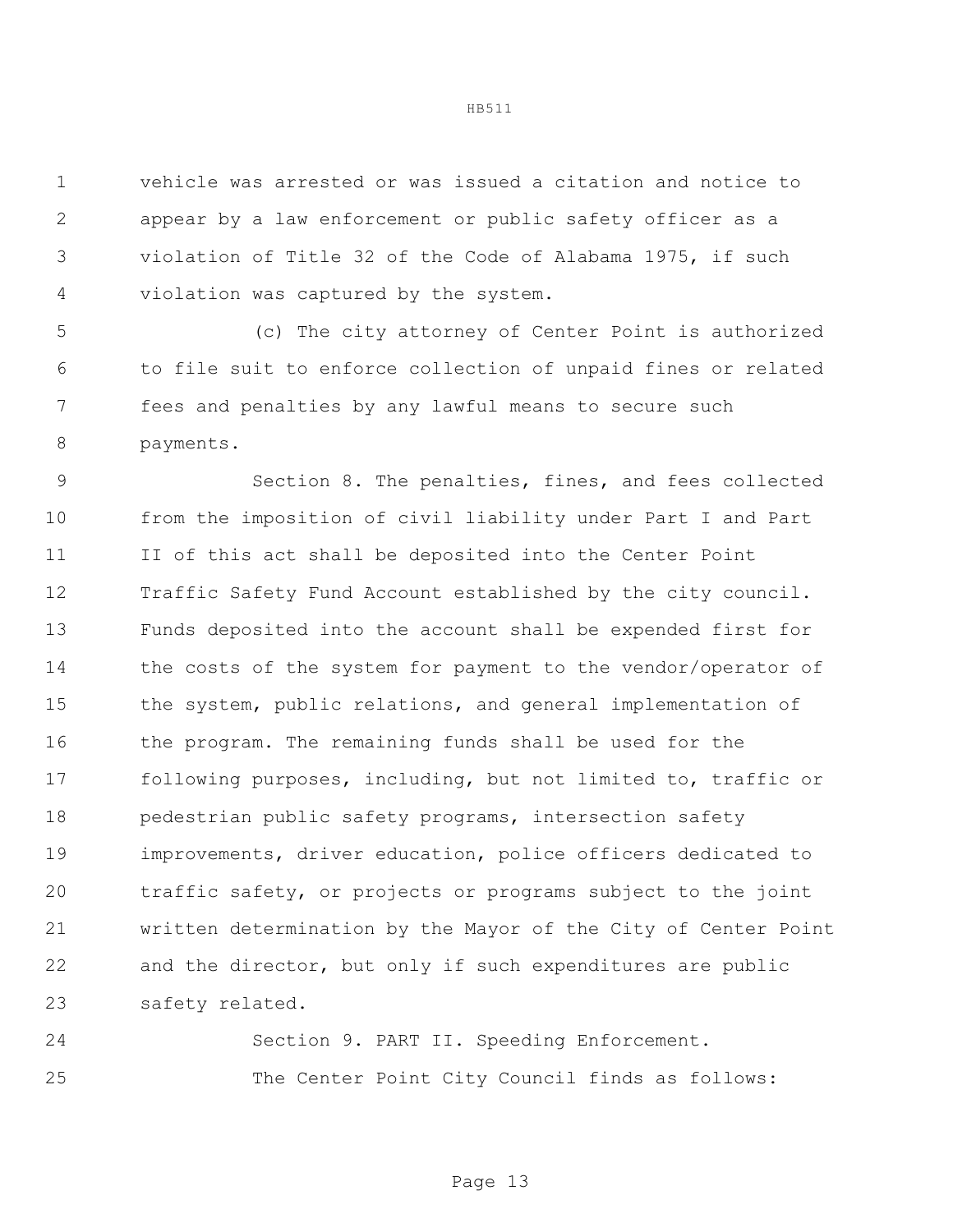(1) There has been a high incidence of drivers disregarding speed limits on streets and at street intersections.

 (2) Exceeding the speed limit endangers vehicle operators and pedestrians alike by decreasing the efficiency of traffic control and homogeneous traffic flow and by increasing the number of serious traffic crashes to which public safety agencies must respond at the expense of the taxpayers.

 (3) A reduction in the number of drivers exceeding speed limits through a program utilizing photographic evidence and enforcement through the imposition of civil penalties will 13 help promote and protect the health, safety, and welfare of 14 the citizens of the City of Center Point.

 Section 10. For purposes of Sections 11 to 16, inclusive, of this act, the following definitions shall apply:

 (1) CITY COUNCIL. The City Council of the City of Center Point.

 (2) DEPARTMENT. The Jefferson County Sheriff's Department, its successor, or an authorized representative of 21 the city as appointed by the mayor.

 (3) DIRECTOR. The Jefferson County Sheriff, or his or her designee.

 (4) INTERSECTION. The place or area where two or more streets intersect.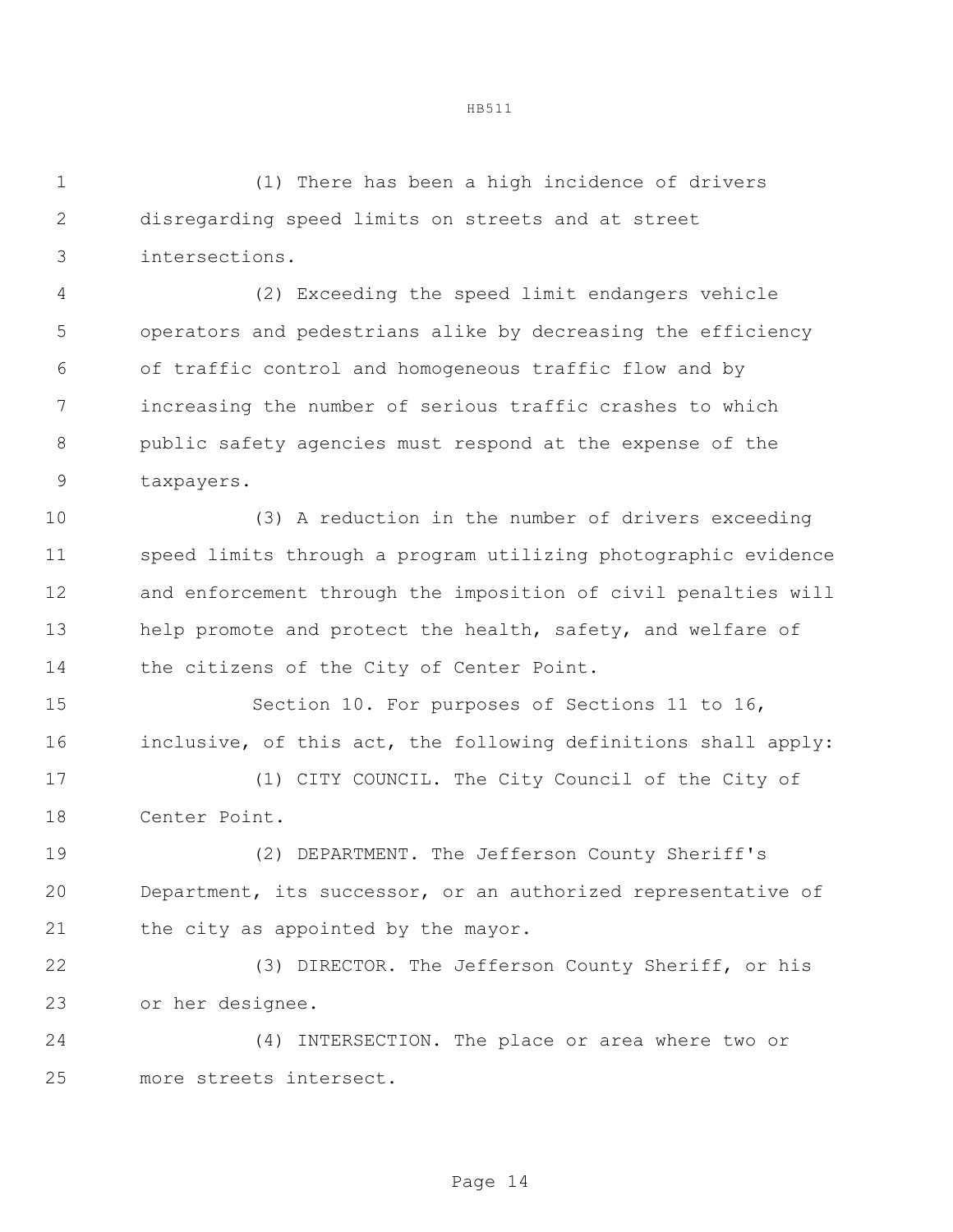(5) OWNER. The owner of a vehicle as shown on the motor vehicle registration records of the Alabama Department of Public Safety, Office of Motor Vehicles, or the analogous department or agency of another state or county.

 (6) PHOTOGRAPHIC VEHICLE SPEED ENFORCEMENT SYSTEM OR SYSTEMS. A system meeting the following requirements:

 a. The system has a mobile or fixed electronic speed enforcement system, or both, which is certified and in compliance with the FCC.

 b. The system is capable of producing at least two recorded images depicting the license plate attached to the rear of a vehicle being operated at a speed in excess of the speed limit.

 (7) RECORDED IMAGE. An image recorded by the system depicting the rear of a vehicle which is automatically recorded on a photograph or digital image, which also depicts 17 the recorded speed, date, location, and time of the recorded image.

 (8) SPEED LIMIT. The established maximum speed limit on a given roadway prescribed by law.

 (9) SYSTEM LOCATION. The approach to an intersection toward which a photographic traffic vehicle speed enforcement system is directed and in operation or a segment of roadway on which a vehicle speed enforcement system is in operation.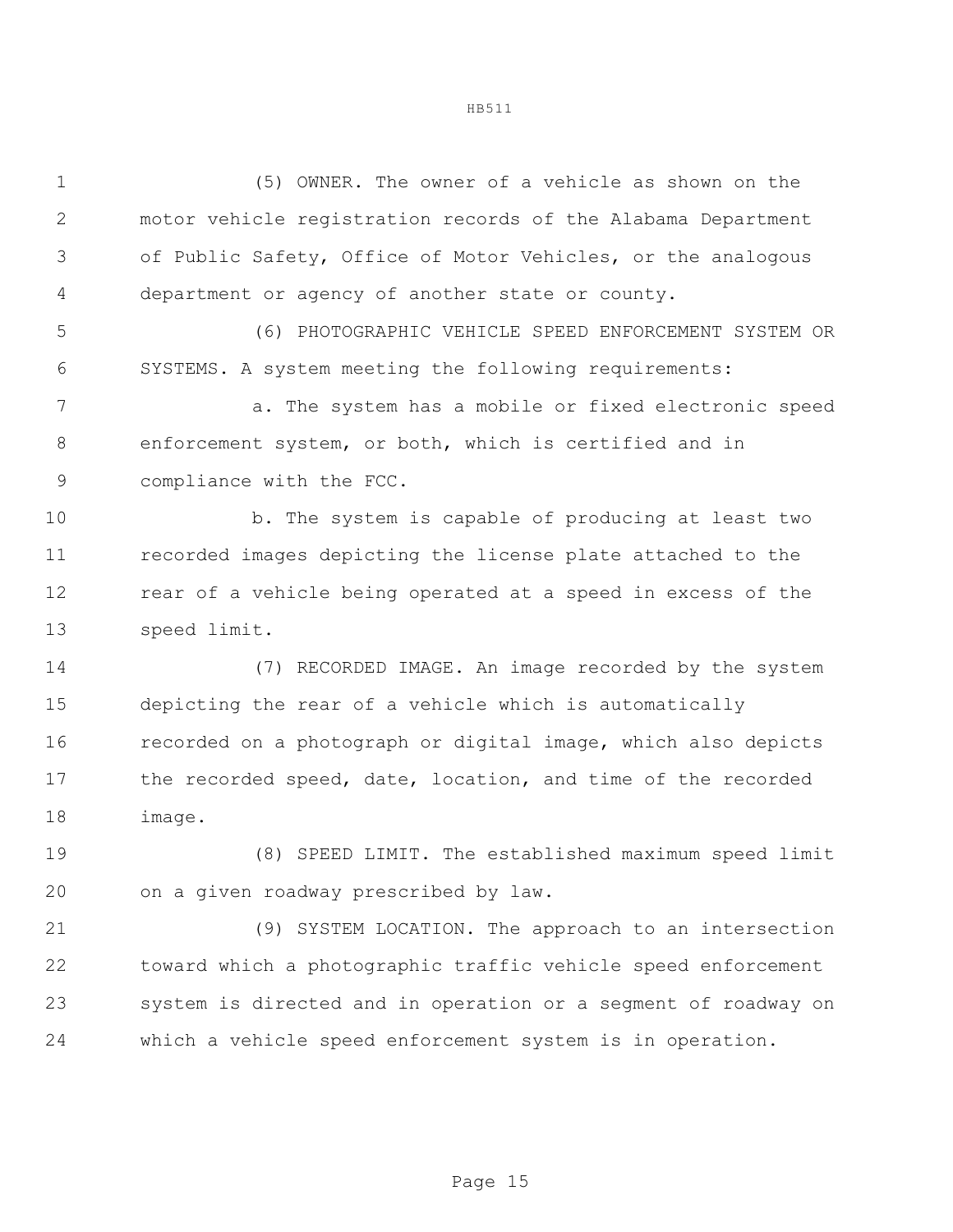Section 11. (a) In addition to the findings of Section 9, the city council further finds and determines a vehicle traveling over the speed limit for the vehicle's direction of travel damages the public by endangering vehicle operators and pedestrians alike, by increasing the number of serious traffic crashes to which public safety agencies must respond at the expense of the taxpayers, therefore decreasing 8 the efficiency of traffic control and traffic flow efforts.

 (b) The owner of a vehicle is liable for a civil penalty as shown in the following table if the vehicle is traveling at a speed in miles per hour (mph) greater than the speed limit as shown in the following table at a system loca- tion. The following civil penalties shall apply to the owner when captured by the system where the vehicle was recorded as traveling at the following speeds over the speed limit:

| 16 | Speed Over Speed Limit | Civil Penalty |
|----|------------------------|---------------|
| 17 | 5 through 10 mph       | \$50          |
| 18 | Greater than 10 mph    |               |
| 19 | through 15 mph         | \$100         |
| 20 | Greater than 15 mph    |               |
| 21 | through 20 mph         | \$125         |
| 22 | Greater than 20 mph    | \$150         |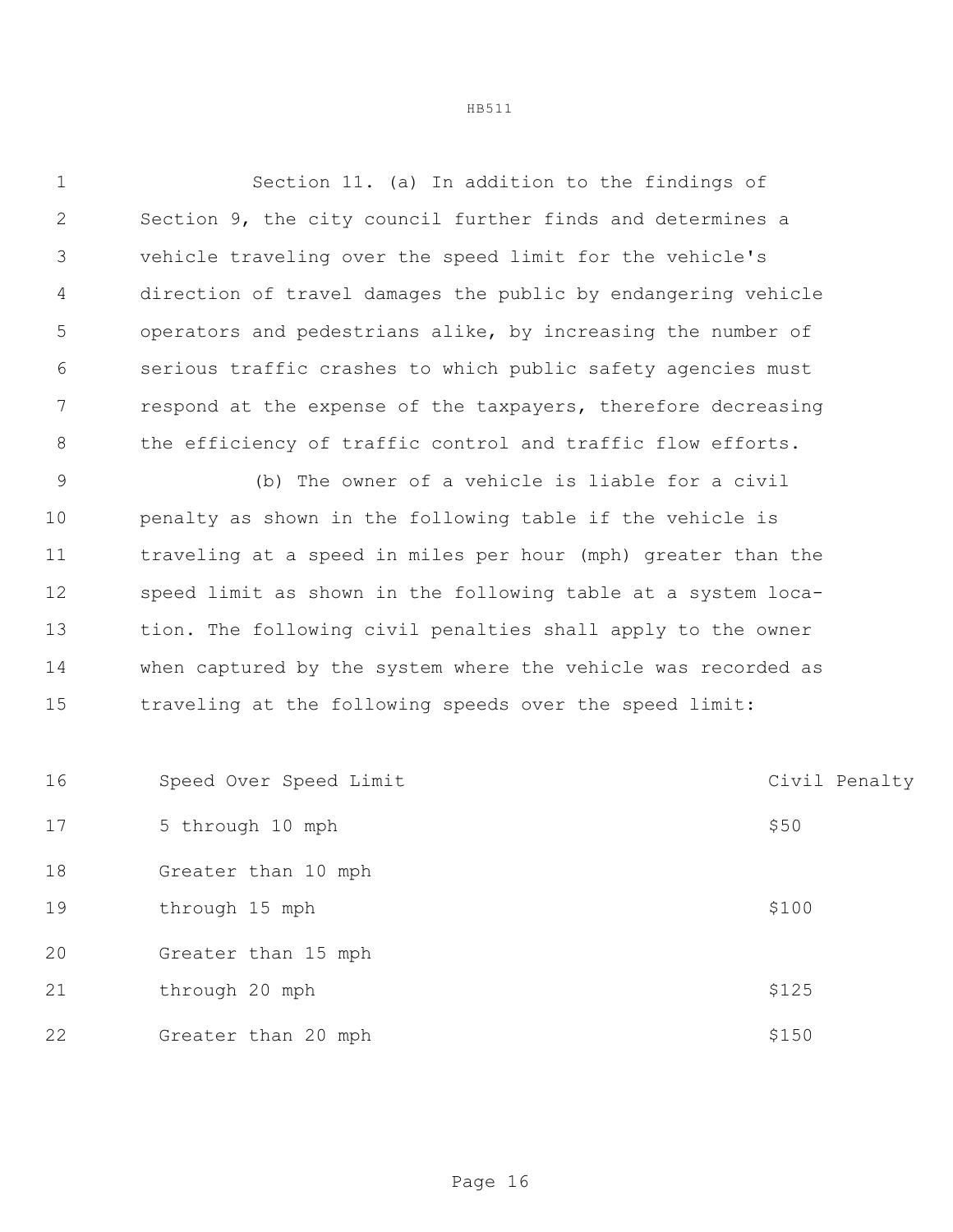(c) The civil penalty for "speed over speed limit" as stated above shall double for violations of this act when that violation occurs and was electronically recorded within a segment of the roadway or intersection designated with signage or signals as a school zone only during school hours when school is in session and one hour before and after school hours.

 (d) An owner who fails to timely pay a civil penalty pursuant to this act shall be subject to an additional late payment penalty of twenty-five dollars (\$25) in addition to 11 the original violation penalty.

 Section 12. (a) The department is responsible for the enforcement and administration of Sections 11 through 16. The department may enforce and administer Sections 11 through 15 16, or any parts thereof, through one or more contractors selected in accordance with applicable law. The actions which can be used to enforce the payment of this civil penalty and 18 related fees may consist of, but not be limited to, immobilization of vehicles (booting), reporting an unpaid or delinquent debt to collection agencies and credit reporting agencies, or initiating actions through the small claims court.

 (b) In order to impose a civil penalty under this act, the department shall mail a notice of violation to the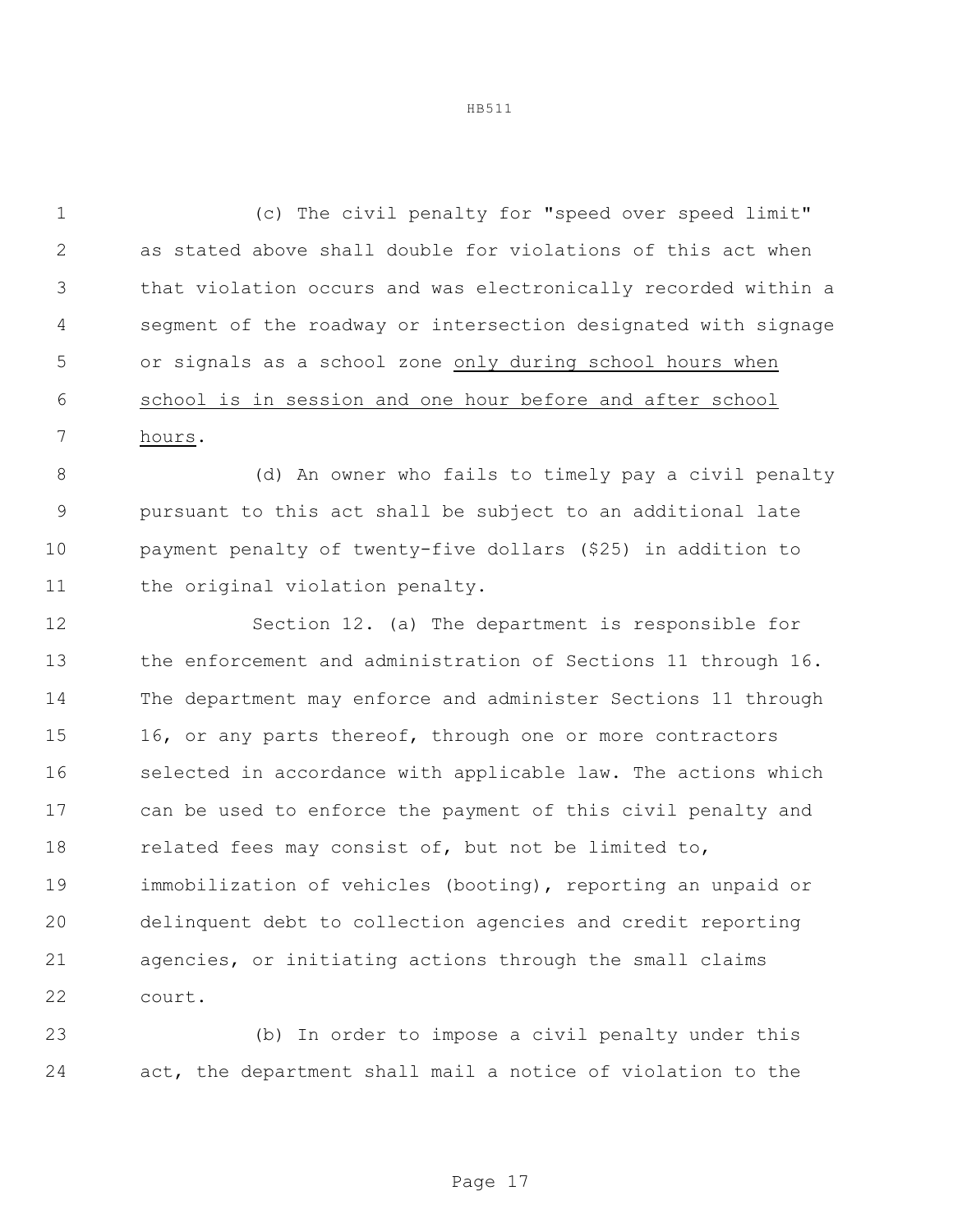owner of the vehicle liable for the civil penalty not later than the 30th calendar day inclusive of weekends and legal holidays after the date the violation is alleged to have occurred. (c) A notice of violation issued under this act shall contain the following information: (1) A description of the violation alleged. (2) The date, time, and location of the violation. (3) A copy of a recorded image of the vehicle involved in the violation. (4) The amount of the civil penalty to be imposed for the violation. (5) The date by which the civil penalty must be paid. (6) A statement that the person named in the notice of violation may pay the civil penalty in lieu of appearing at an administrative adjudication hearing. (7) Information informing the person named in the notice of violation: a. Of the right to contest the imposition of the civil penalty in an administrative adjudication hearing. b. Of the manner and time in which to contest the imposition of the civil penalty. c. That failure to pay the civil penalty or to contest liability is a waiver of the right to appeal.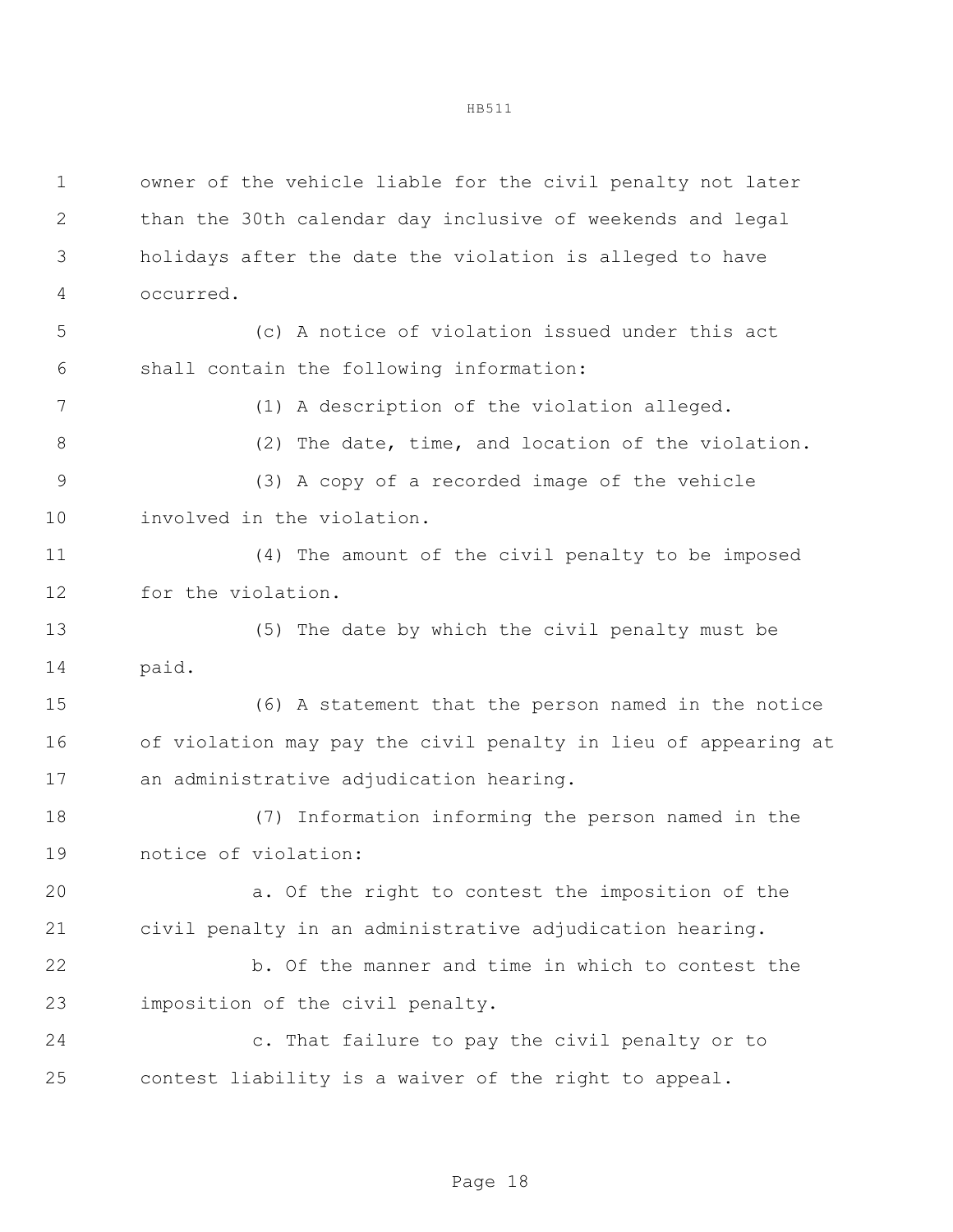(8) A statement that a recorded image is evidence in a proceeding for the imposition of a civil penalty.

 (9) A statement indicating failure to fully pay the civil penalty within the time allowed shall result in the imposition of an additional late penalty of twenty-five dollars (\$25) for each violation.

 (10) Any other information deemed necessary by the department.

 (d) A notice of violation under Sections 11 through 16 of this act is presumed to have been received on the 10th calendar day inclusive of weekends and legal holidays after the date the notice of violation is mailed.

 (e) Once a system has been installed or becomes operational, or both, the city council shall adopt by resolution a date for the department to begin issuing civil 16 citations. Prior to this established date, the department may shall issued warning notices of the alleged violations as part of an education/public notification effort and display easily readable signage that cameras are present on stop signs and red lights and in speeding zones.

 Section 13. (a) A person who receives a notice of violation may contest the imposition of the civil penalty by a request in writing for an administrative adjudication hearing of the civil penalty within 30 calendar days inclusive of weekends and legal holidays after receipt of the notice of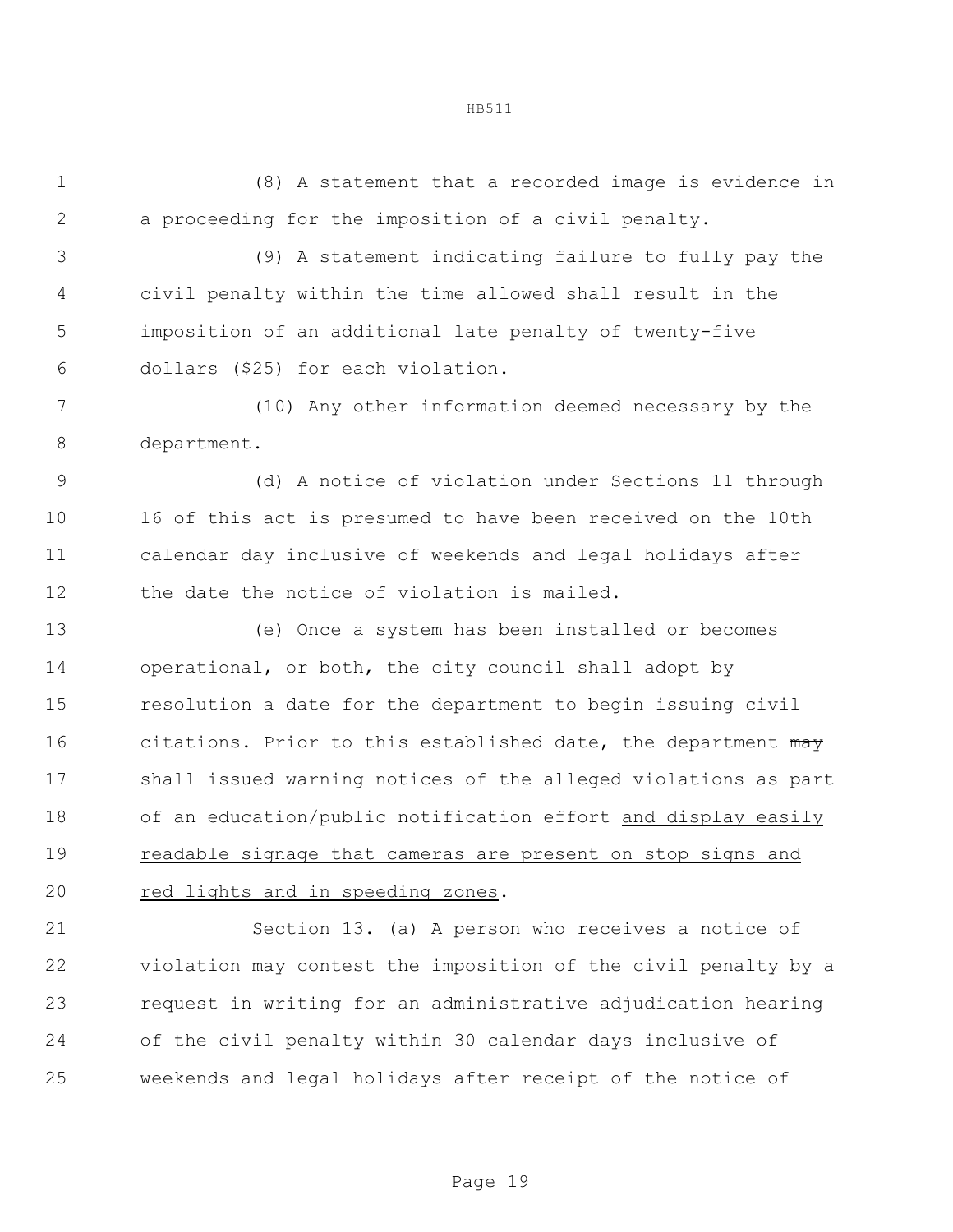violation. Upon receipt of a timely request, the department shall notify the person of the date and time of the administrative adjudication hearing.

 (b) Administrative adjudications hearings of violations of Sections 11 through 16 of this act shall be conducted by a hearing officer appointed by the mayor. In conducting administrative adjudications hearings of violations of this act, the hearing officer shall have the powers and duties conferred by this act.

 (c) Failure to pay a civil penalty or to contest liability in a timely manner is a waiver of the right to appeal under this act.

13 (d) The civil penalty shall not be assessed if, after a hearing, the hearing officer enters a finding of no liability.

 (e) In an administrative adjudication hearing, the issues must be proved at the hearing by a preponderance of the evidence. The reliability of the system used to produce the recorded image of the violation may be attested to in an administrative adjudication hearing by affidavit of an officer or the department and a representative of any contractor engaged by the city. An affidavit from a sworn law enforcement officer or from the department that alleges a violation based on an inspection of the pertinent recorded image is admissible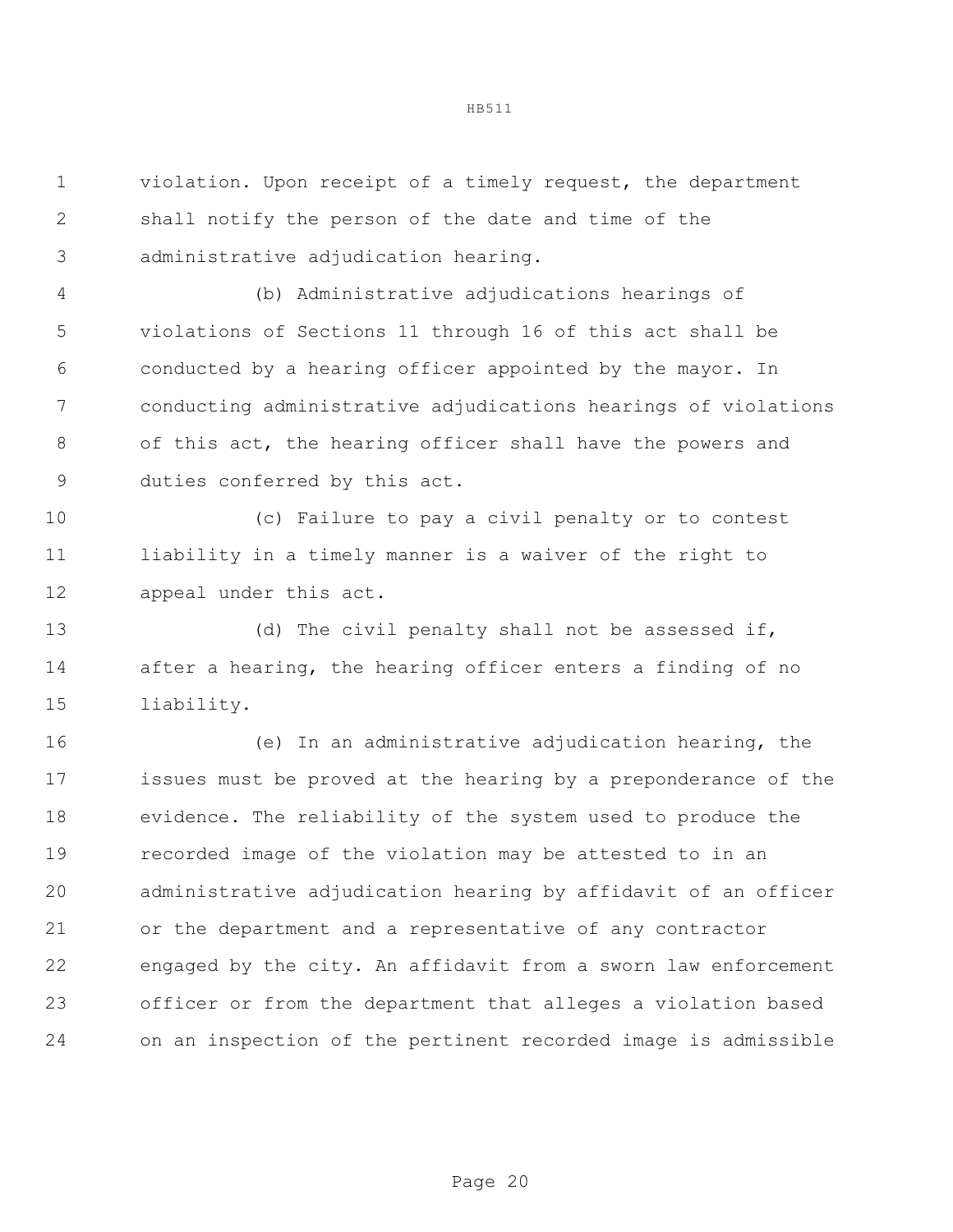in a proceeding under this act and is evidence of the facts contained in the affidavit.

 (f) A person who is found liable after an administrative adjudication hearing or who requests an administrative adjudication hearing and thereafter fails to appear at the time and place of the hearing shall pay the fine amount plus any late fee in addition to a thirty dollar (\$30) administrative adjudication hearing fee. If the person is found not liable at the administrative adjudication hearing, the thirty dollar (\$30) fee shall not be assessed and any 11 penalty or fee, or both, paid related to that citation shall be refunded.

 (g) Any of the following shall be an affirmative defense to the imposition of civil liability under this act, 15 to be proven by a preponderance of the evidence, that:

 (1) The operator of the vehicle was acting in compliance with the lawful order or direction of a law enforcement or public safety officer.

 (2) The operator of the vehicle violated the speed limit so as to move out of the way of an immediately approaching authorized emergency vehicle.

 (3) The vehicle was being operated as an authorized emergency vehicle and the operator was acting in compliance with state law.

Page 21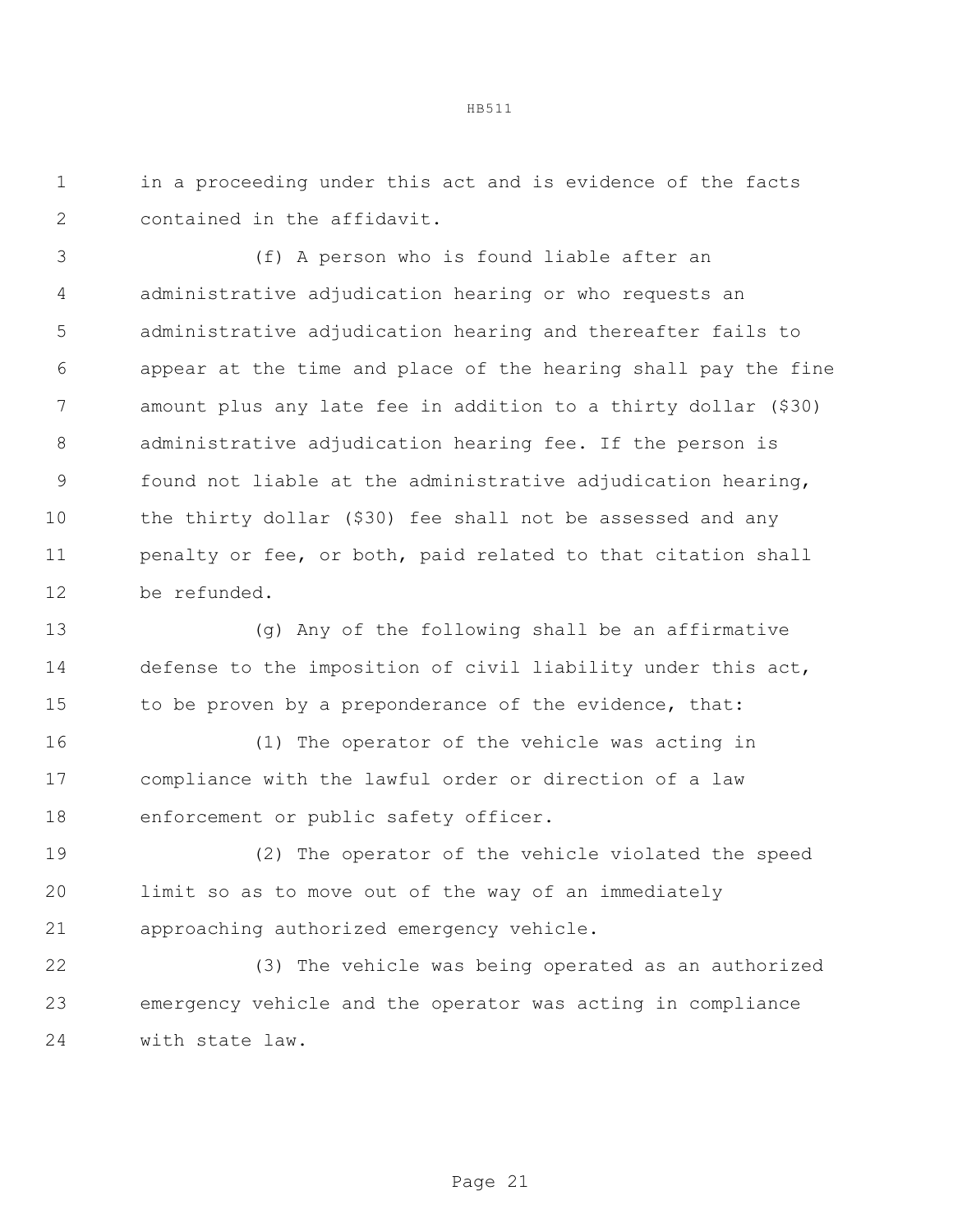(4) At the time of the violation, the vehicle was in the care, custody, or control of another person where the owner furnishes a truthful affidavit which identifies the name and mailing address of the person or entity who leased, rented, or otherwise had the care, custody, and control of the vehicle at the time of the violation. Responsibility for the violation under this section shall be transferred to the person identified in the affidavit.

 (5) The person who received the notice of violation was not the owner of the vehicle at the time of the violation.

 (6) At the time of the violation the vehicle was a stolen vehicle or the license plate displayed on the vehicle was a stolen plate, which must include proof acceptable to the hearing officer that the theft of the vehicle or license plate had been timely reported to the appropriate law enforcement agency.

 (h) Notwithstanding anything in this act to the contrary, a person who fails to pay the amount of a civil penalty or to contest liability in a timely manner is entitled to an administrative adjudication hearing on the violation if:

 (1) The person files an affidavit with the hearing officer stating the date on which the person received the notice of violation mailed to the person.

Page 22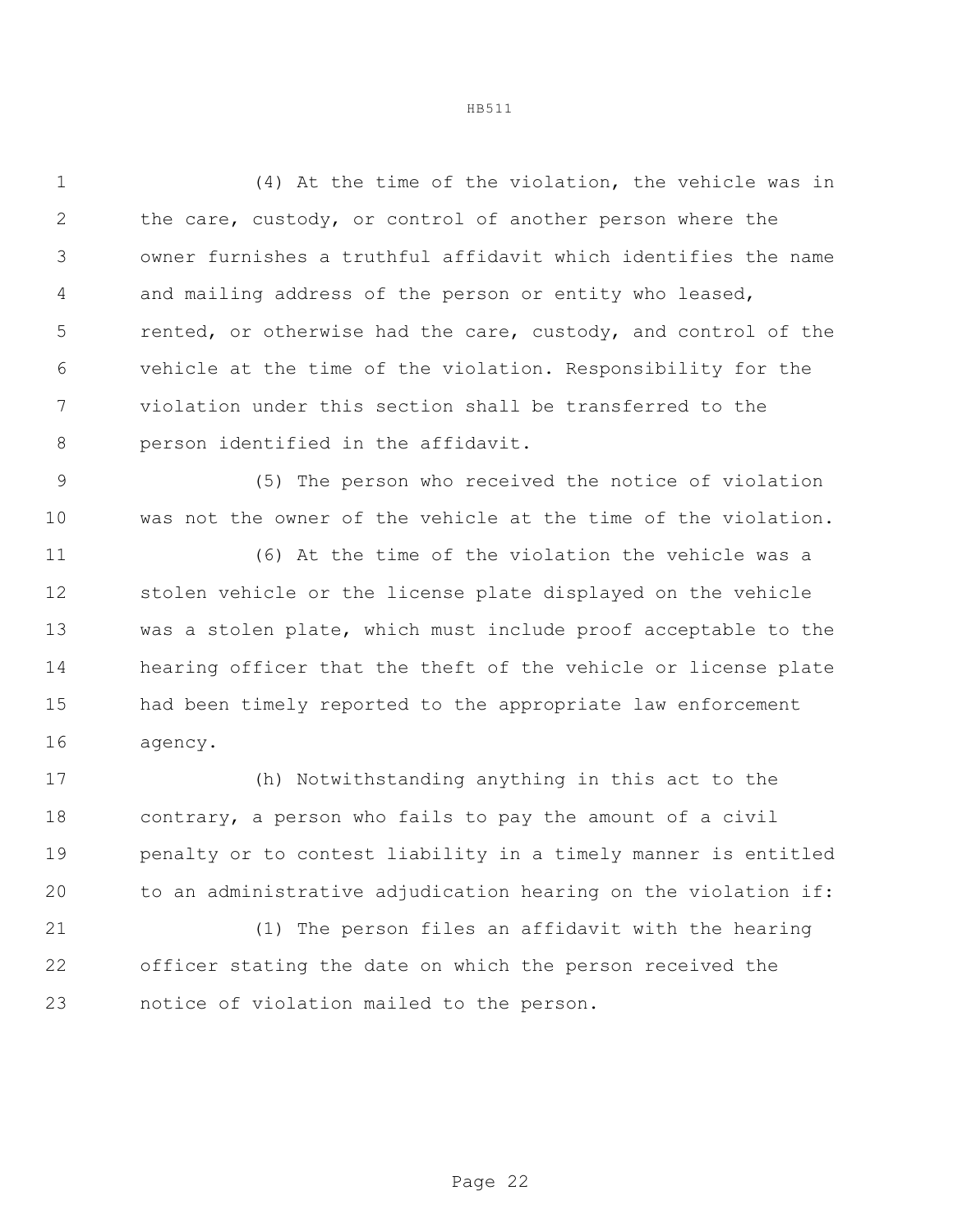(2) The person files a request for an administrative hearing within 30 days from the date of the receipt of the notice of violation, as stated in the affidavit.

 (i) The decision of the hearing officer shall be the final decision by the city council for judicial review to the Jefferson County District Court within 30 days after the date of entry of the decision. The district court shall conduct the appeal in the same manner as the court hears a small claims civil action.

 Section 14. (a) The hearing officer at any administrative adjudication hearing under this act shall issue an order stating both:

 (1) Whether the person charged with the violation is liable for the violation.

 (2) The amount of any civil penalty, late penalty, and administrative adjudication cost assessed against the person.

 (b) The orders issued under subsection (a) may be filed with the office of the hearing officer. The hearing officer shall keep the orders in a separate index and file. The orders may be recorded using microfilm, microfiche, or other data processing techniques.

 Section 15. (a) The imposition of a civil penalty under this act shall not be considered a criminal conviction.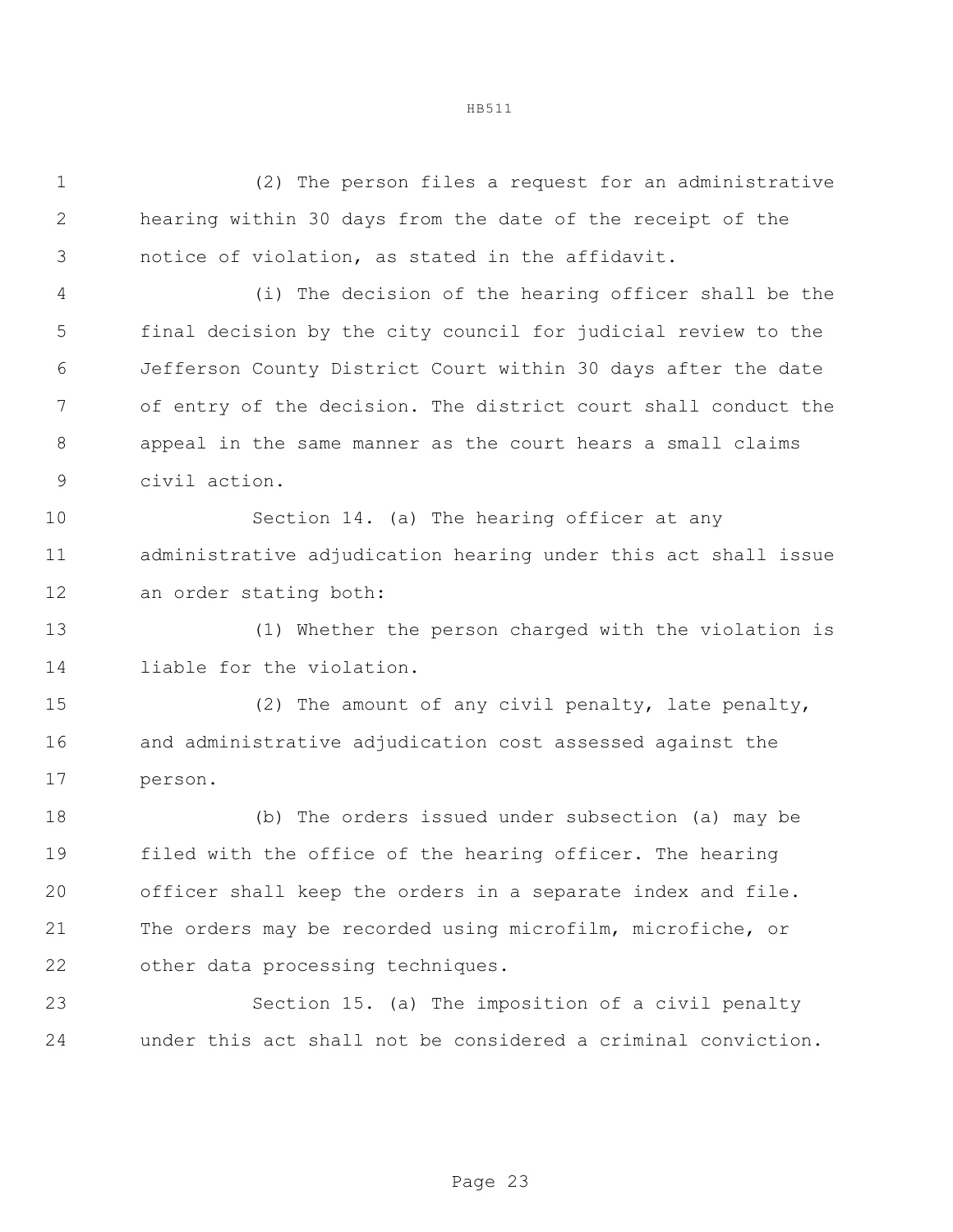(b) A civil penalty may not be imposed under this act upon the owner of a vehicle if the operator of the vehicle was arrested or was issued a speeding citation and notice to appear by a law enforcement or public safety officer as a violation of Title 32 of the Code of Alabama 1975, if such violation was captured by the system.

 (c) The city attorney is authorized to file suit to enforce collection of unpaid fines or related fees and penalties, or both, imposed under this act by lawful means to secure such payments.

 Section 16. (a) The penalties, fines, and fees collected from the imposition of civil liability under Section 13 11 shall be deposited into the Traffic Safety Fund Account established by Section 8, and expended as provided in Section 8.

 (b) Court costs collected pursuant to Part I and Part II of this act shall be distributed in the same manner as prescribed by law for the distribution of municipal court costs for misdemeanor violations. An additional fee of ten dollars (\$10) shall be collected by the Center Point Municipal Court in connection with notices issued under this act to be paid to the Alabama Criminal Justice Information Center and deposited in the State Treasury to the credit of the Criminal Justice Information System Automation Fund as compensation for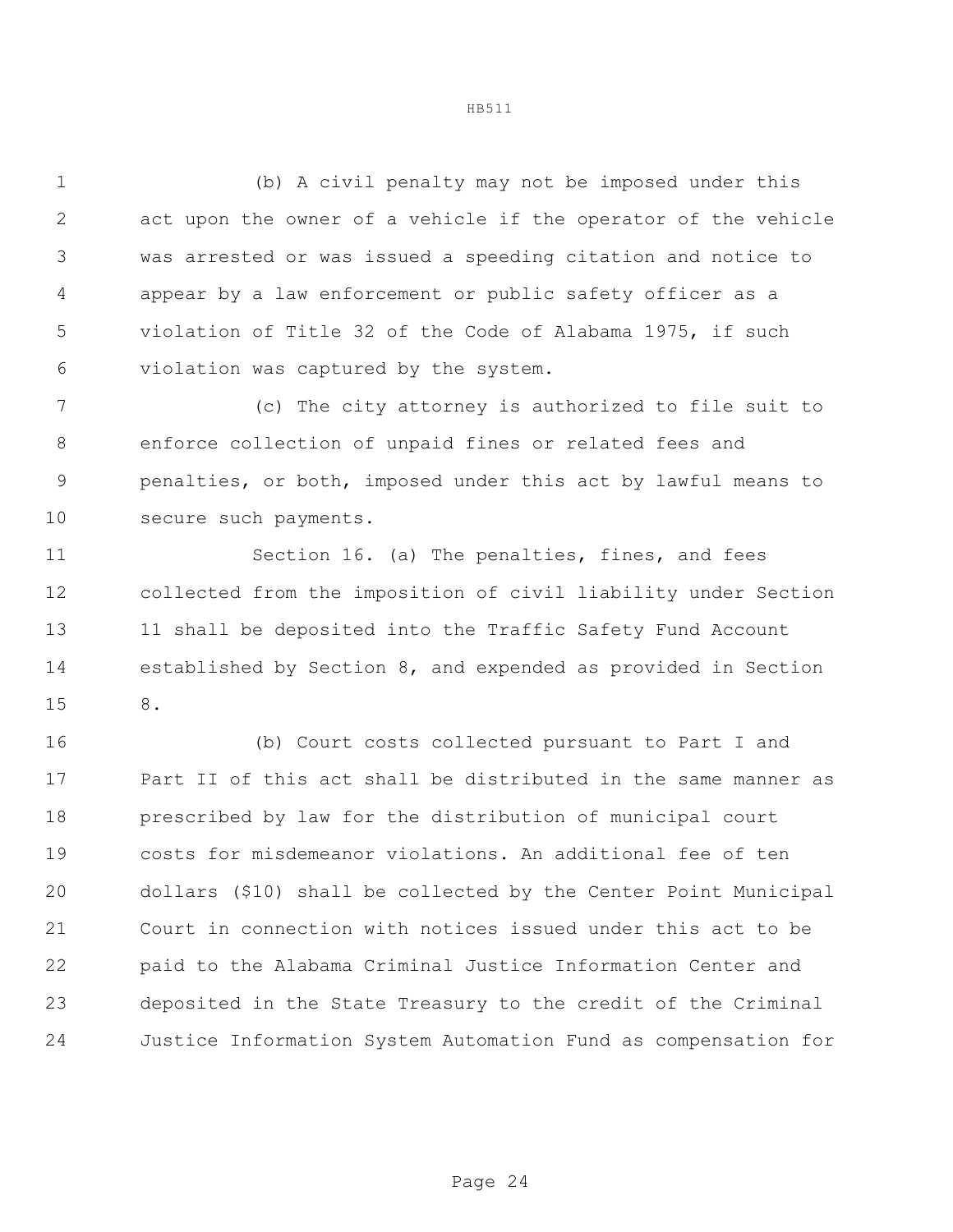record keeping and transaction processing with respect to violation notices issued under this act.

 Section 17. This act shall become effective three months following its passage and approval by the Governor, or its otherwise becoming law.